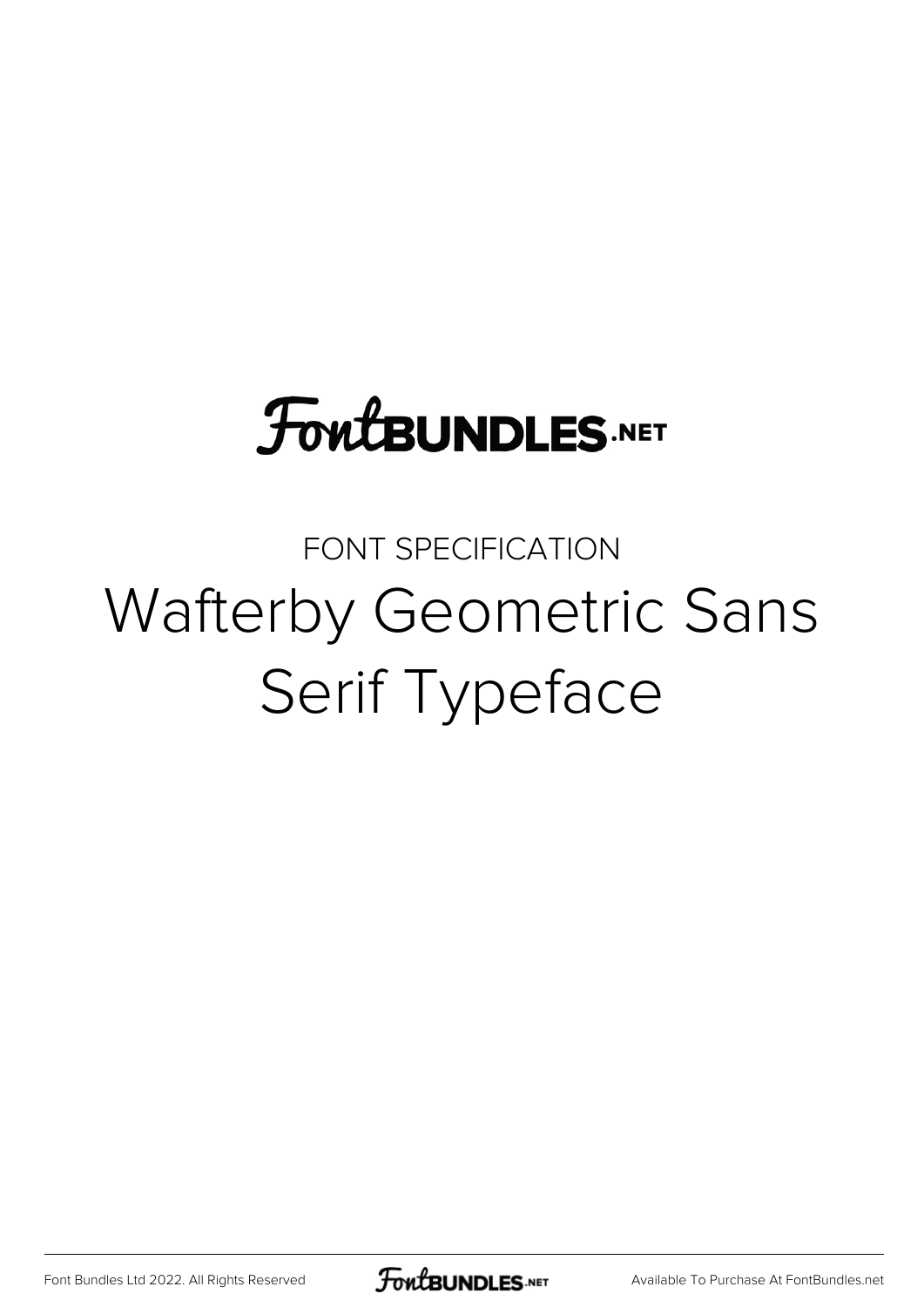Wafterby SmoothCorner Italic - Regular

**Uppercase Characters** 

### ABCDEFGHIJKLMNOP ORSTUVWXYZ

Lowercase Characters

## abcdefghijklmnopqrst UVWXYZ

**Numbers** 

### 0123456789

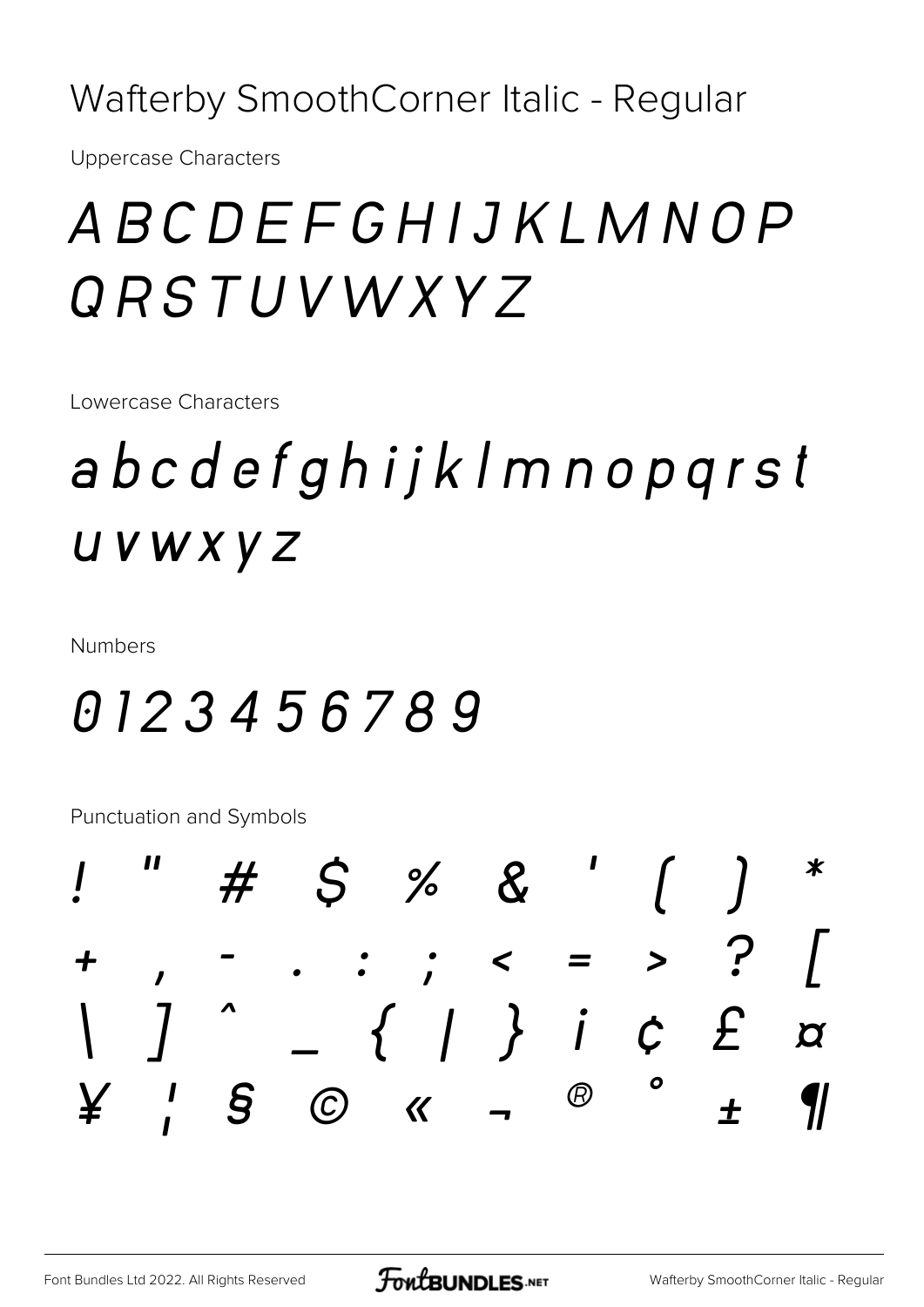*À Á Â Ã Ä Å Æ Ç È É Ê Ë Ì Í Î Ï Ð Ñ Ò Ó Ô Õ Ö × Ø Ù Ú Û Ü Ý Þ ß à á â ã ä å æ ç è é ê ë ì*

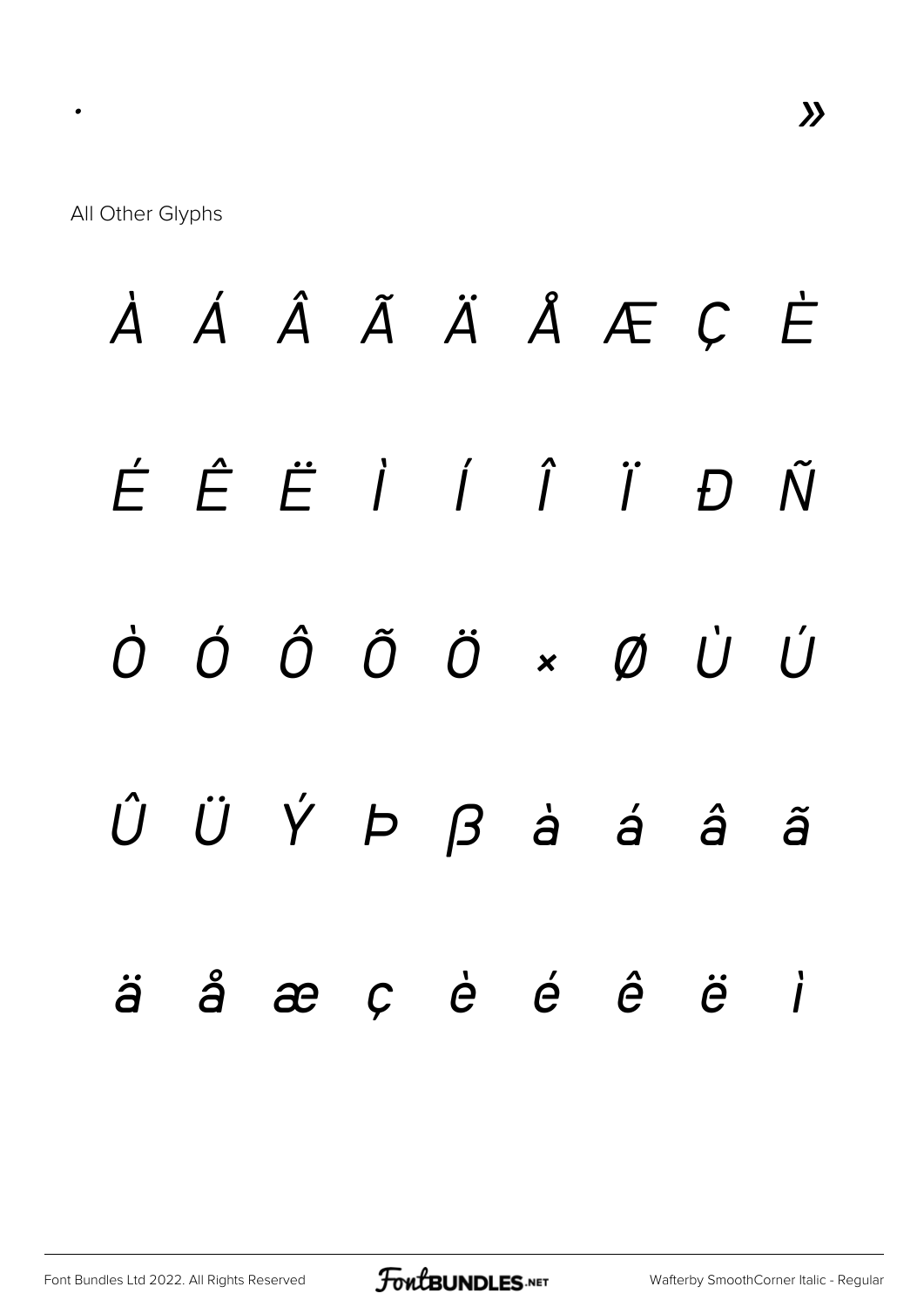

**FoutBUNDLES**.NET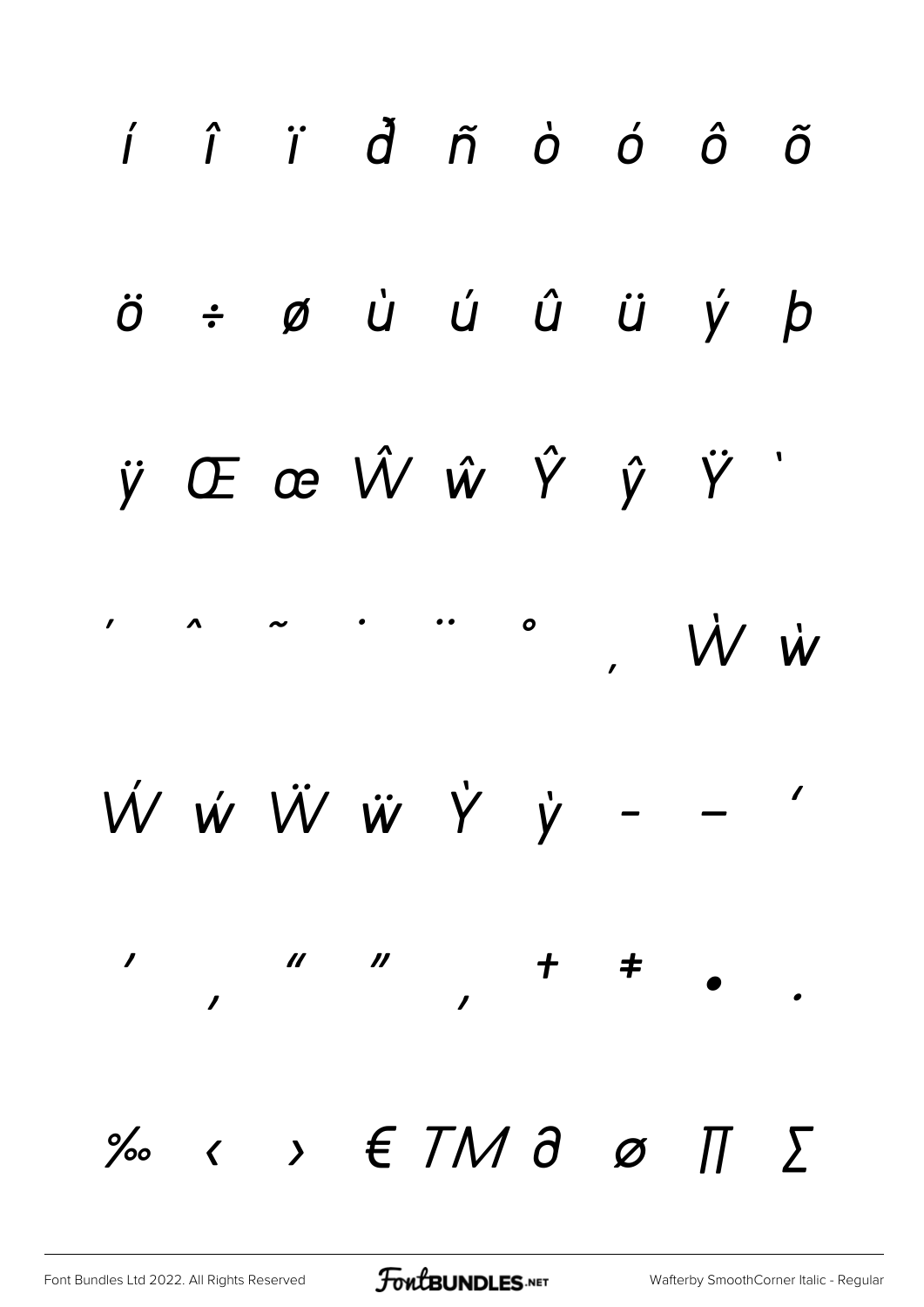# *− √ ∞ ∫ ≈ ≠ ≤ ≥ ◊* B a ft 3

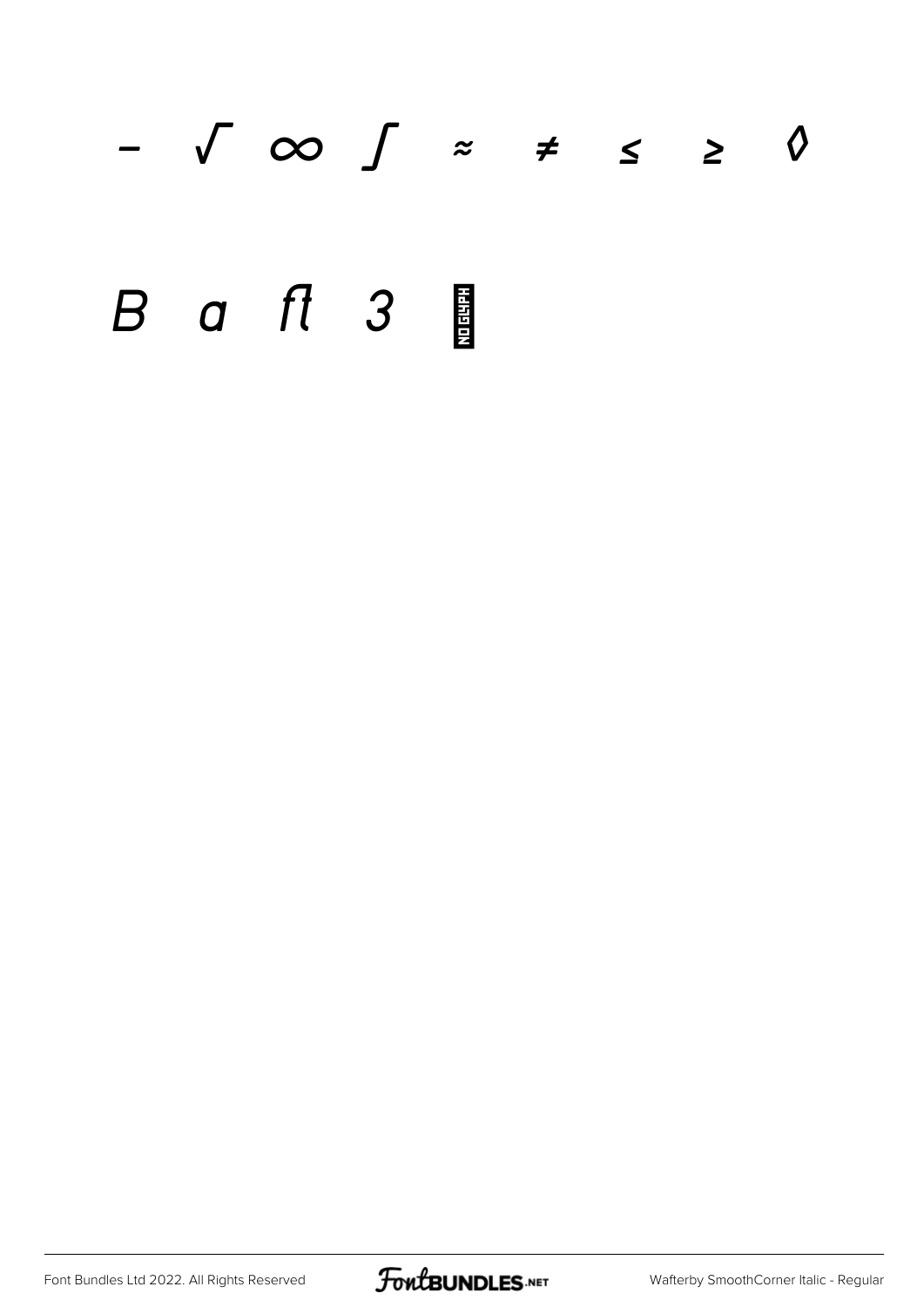### Wafterby SmoothCorner - Regular

**Uppercase Characters** 

### ABCDEFGHIJKLMNOP **QRSTUVWXYZ**

Lowercase Characters

## abcdefghijklmnopqrst **UVWXYZ**

**Numbers** 

### 0123456789

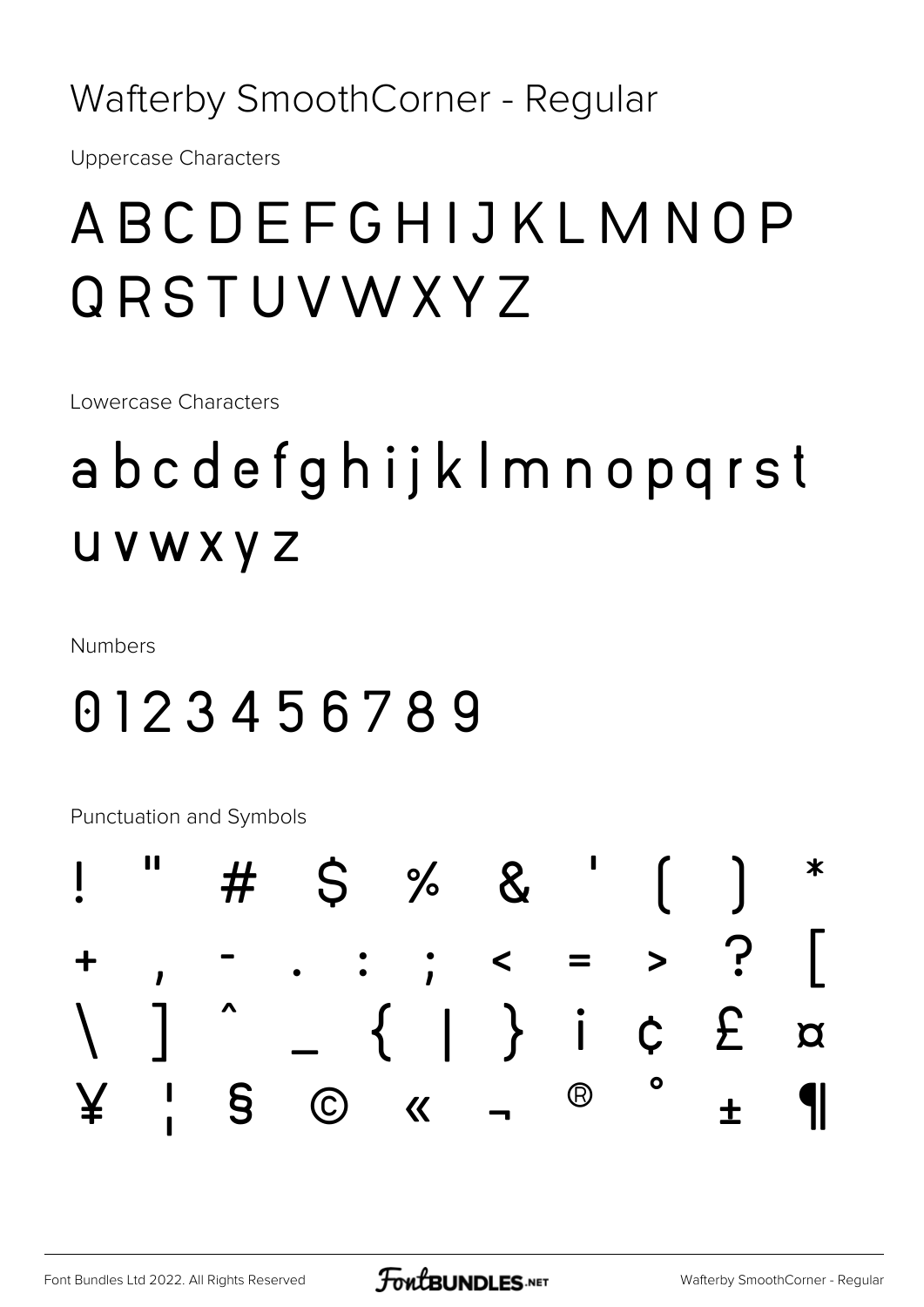À Á Â Ã Ä Å Æ Ç È É Ê Ë Ì Í Î Ï Ð Ñ Ò Ó Ô Õ Ö × Ø Ù Ú Û Ü Ý Þ ß à á â ã ä å æ ç è é ê ë ì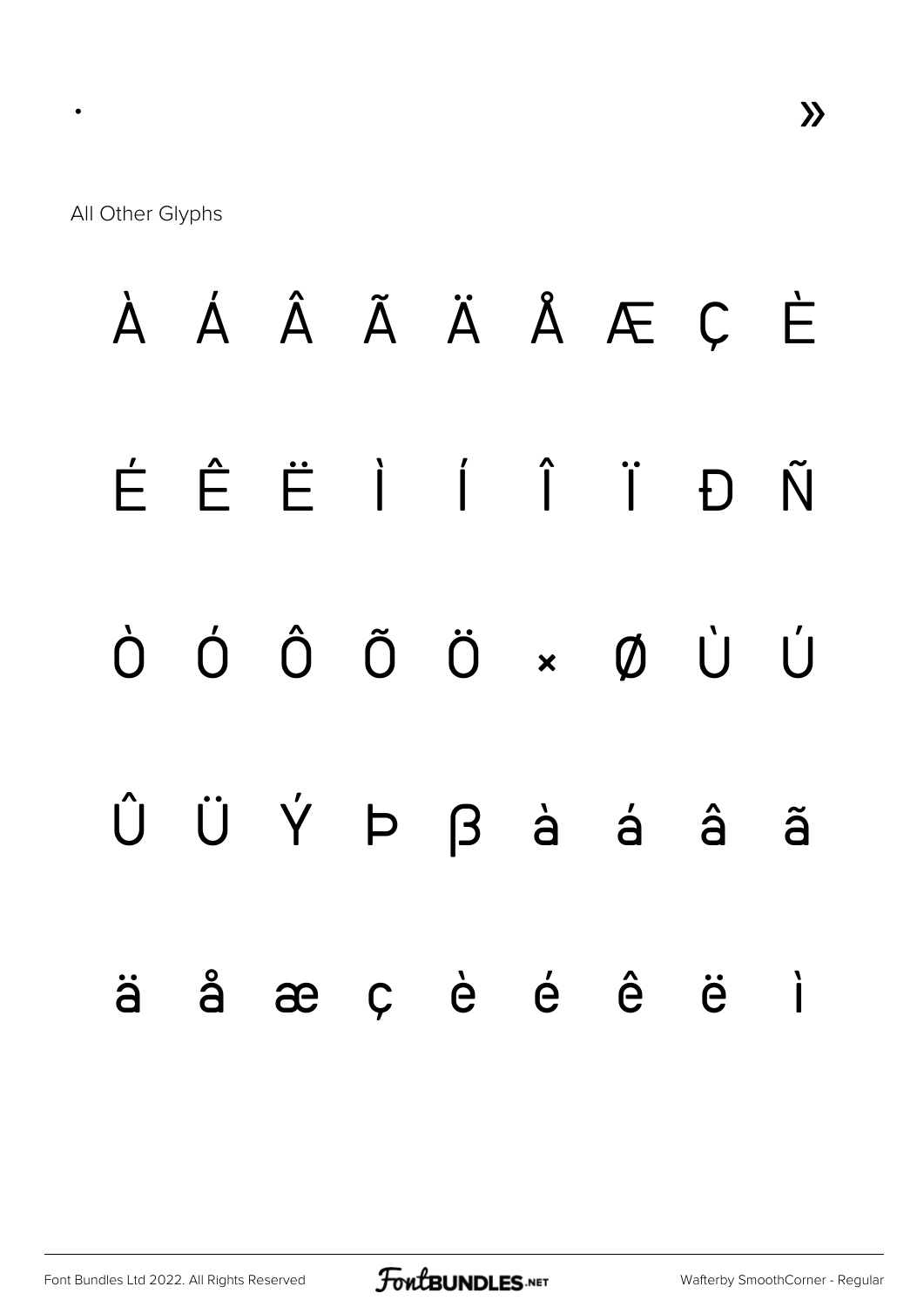

**FoutBUNDLES**.NET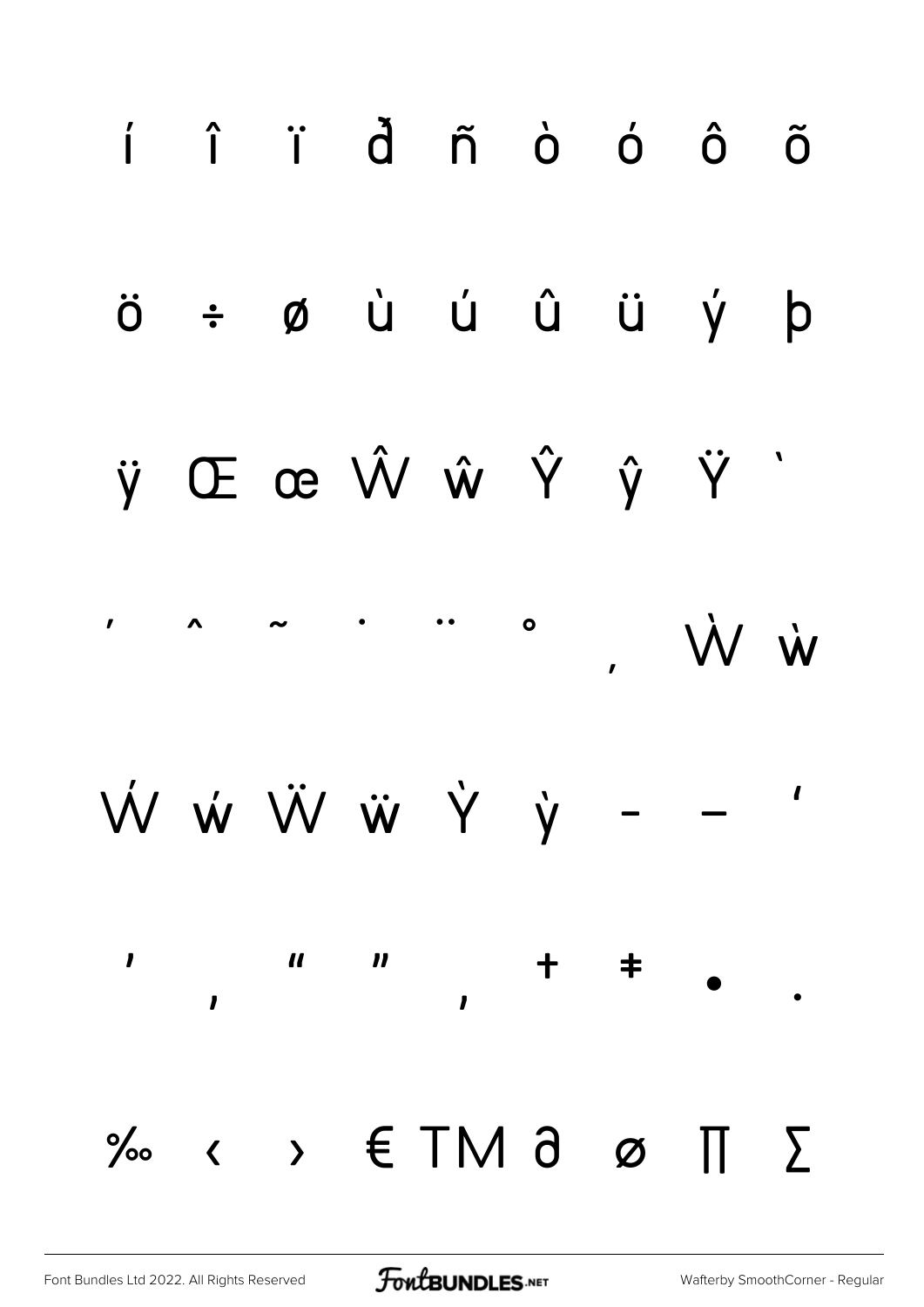### − √ ∞ ∫ ≈ ≠ ≤ ≥ ◊



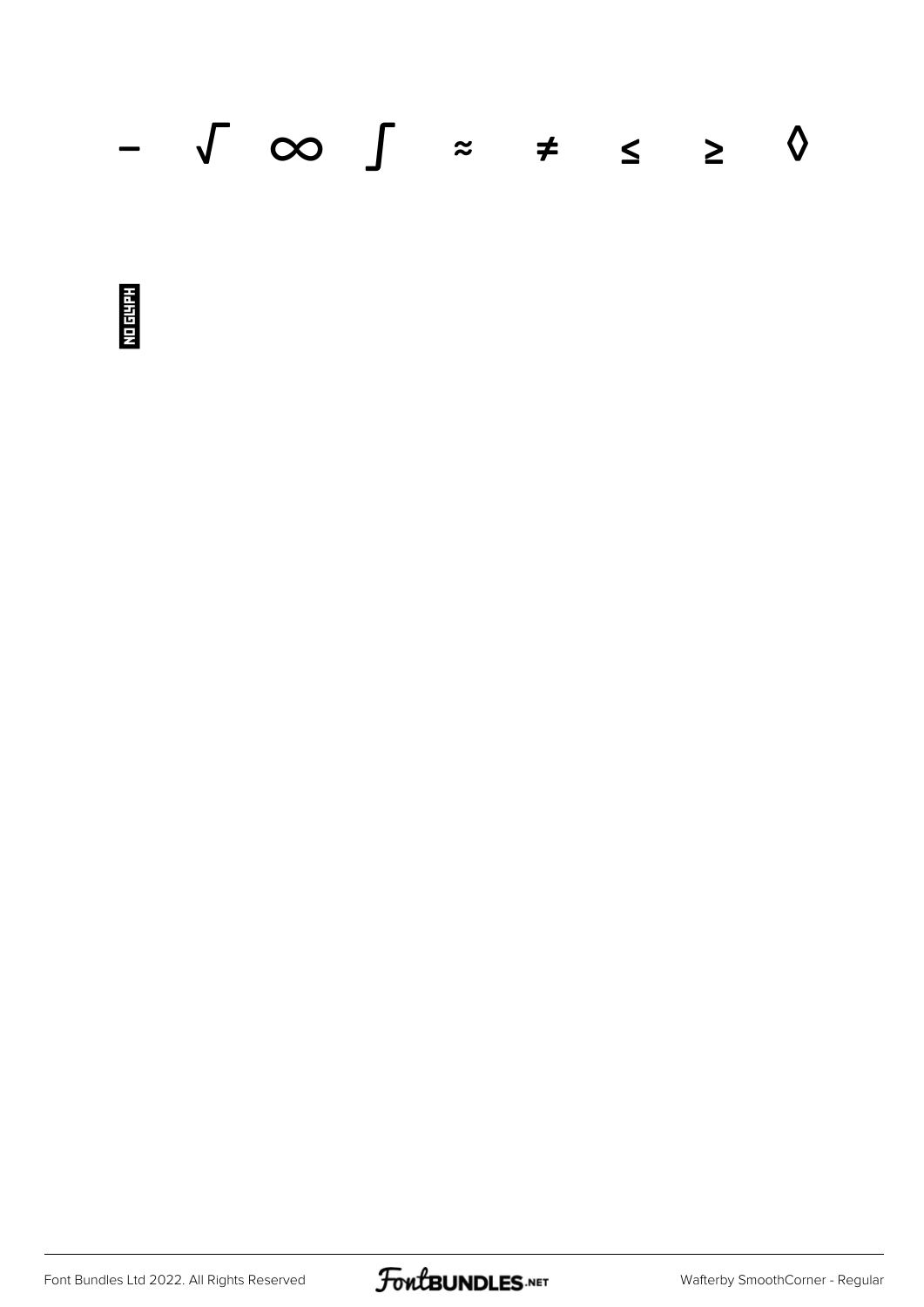Wafterby RoundCap - Regular

**Uppercase Characters** 

### ABCDEFGHIJKLMNOP ORSTUVWXYZ

Lowercase Characters

## abcdefghijklmnopqrst **UVWXYZ**

**Numbers** 

### 0123456789

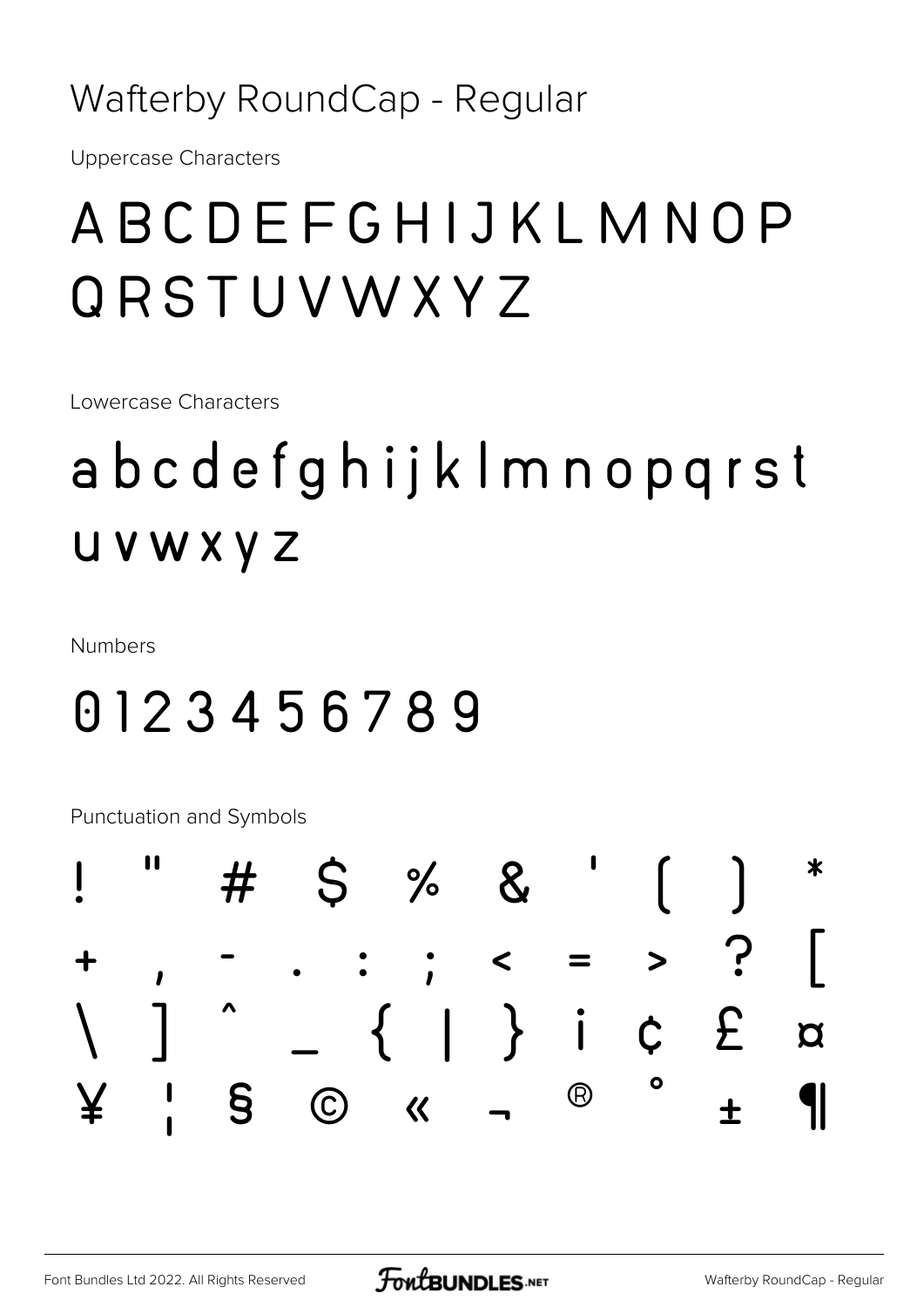À Á Â Ã Ä Å Æ Ç È É Ê Ë Ì Í Î Ï Ð Ñ Ò Ó Ô Õ Ö × Ø Ù Ú Û Ü Ý Þ ß à á â ã ä å æ ç è é ê ë ì

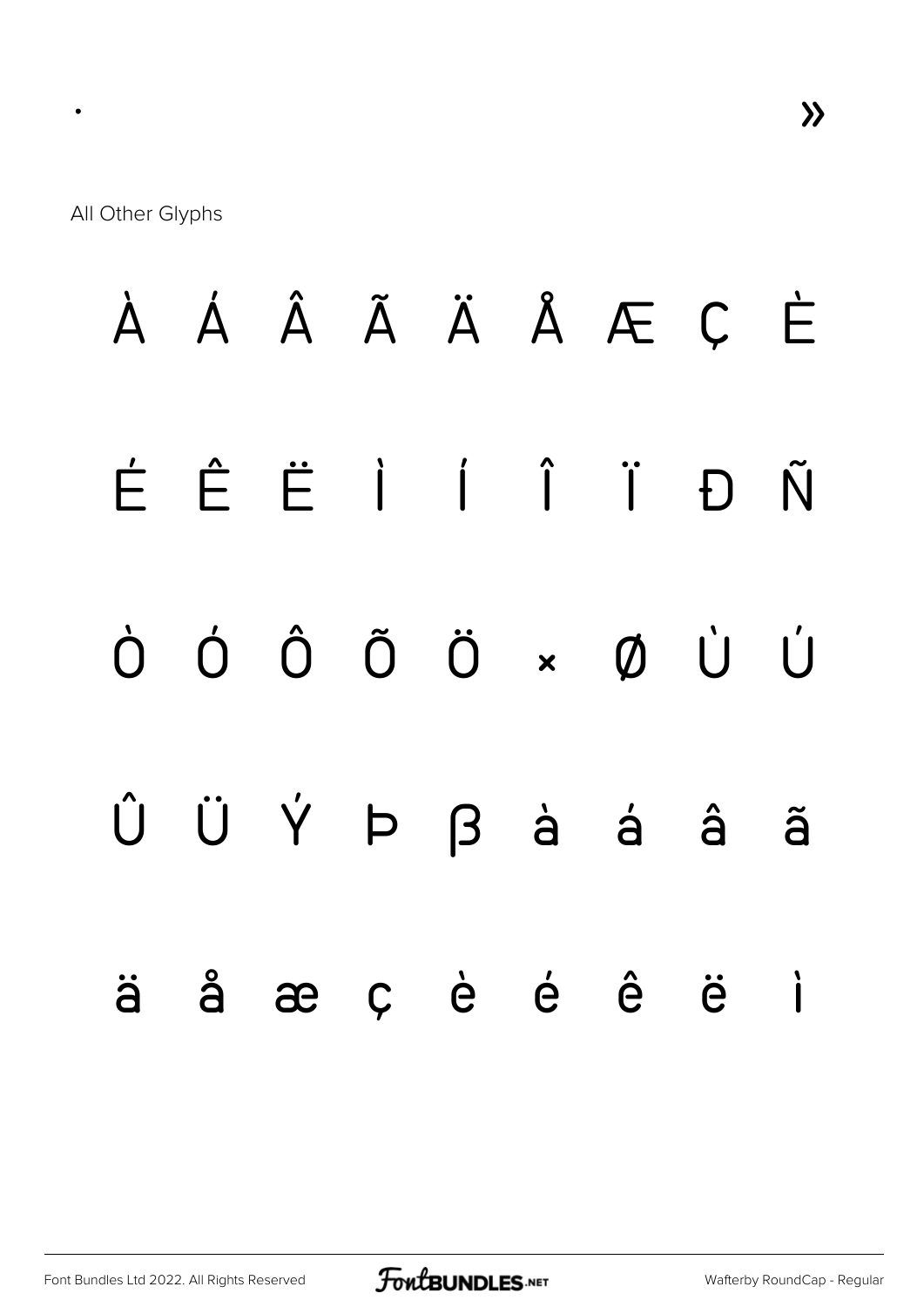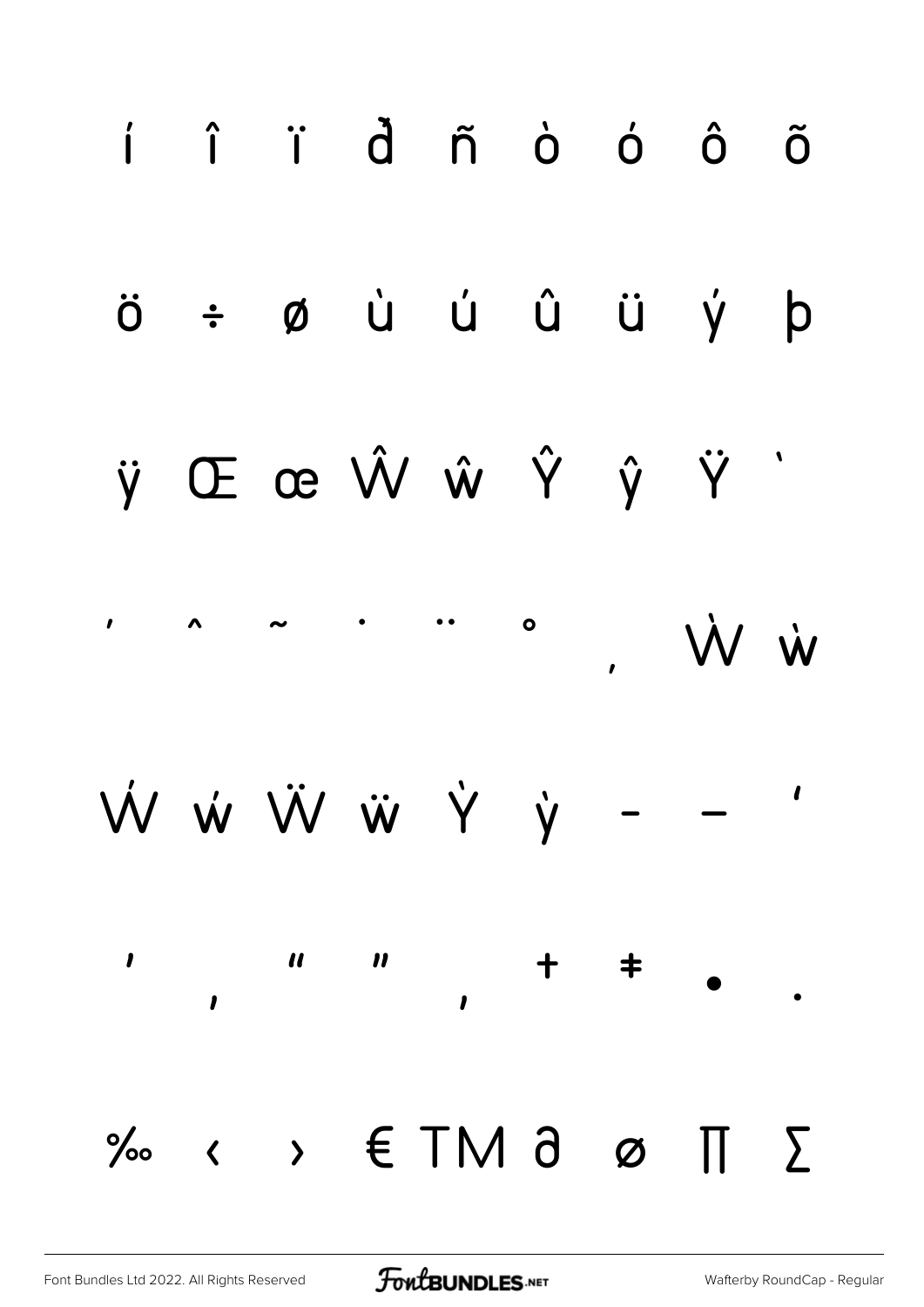# − √ ∞ ∫ ≈ ≠ ≤ ≥ ◊ B a ft 3

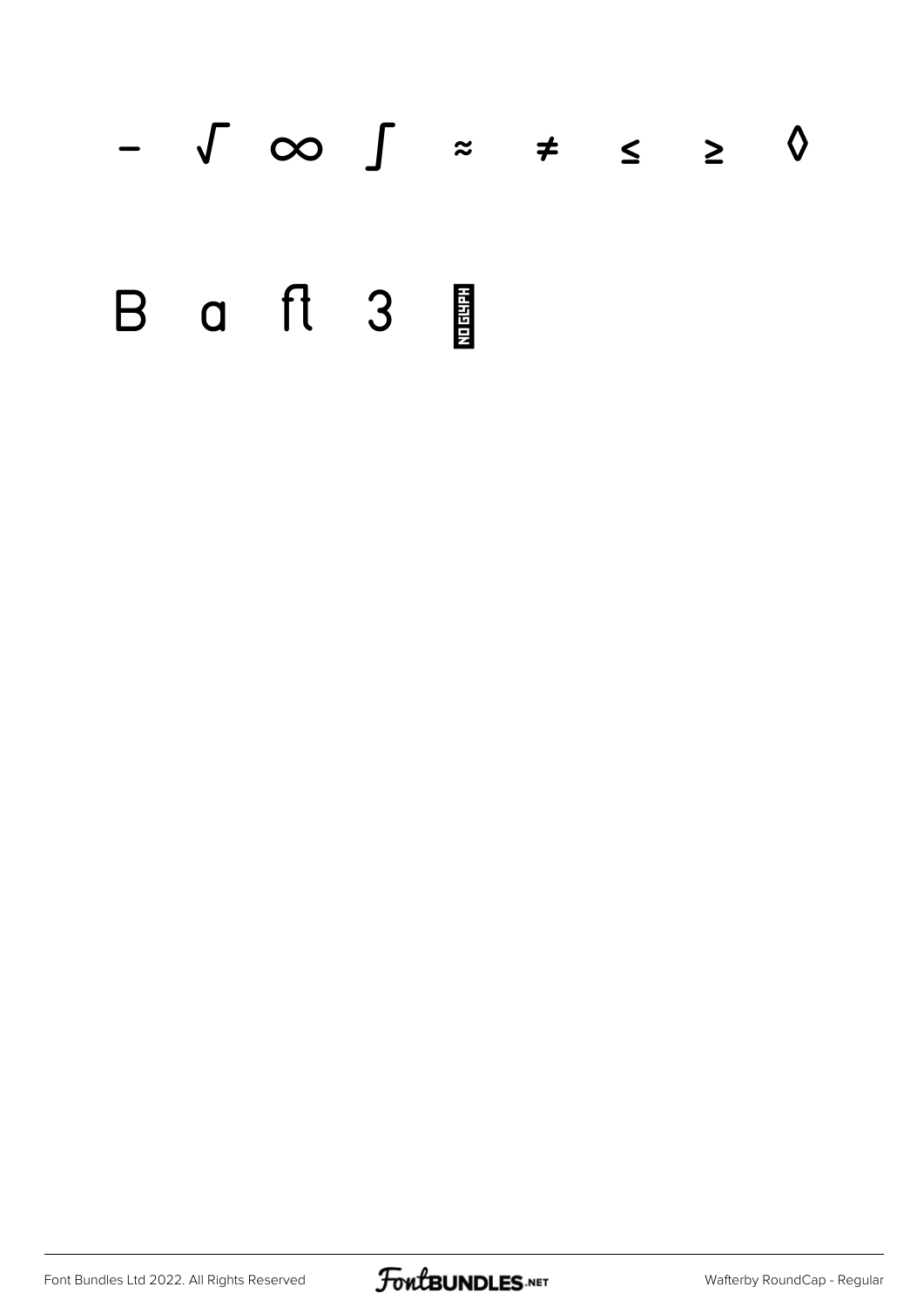Wafterby RoundCap Italic - Regular

**Uppercase Characters** 

### ABCDEFGHIJKLMNOP ORSTUVWXYZ

Lowercase Characters

## abcdefghijklmnopqrst UVWXYZ

**Numbers** 

### 0123456789

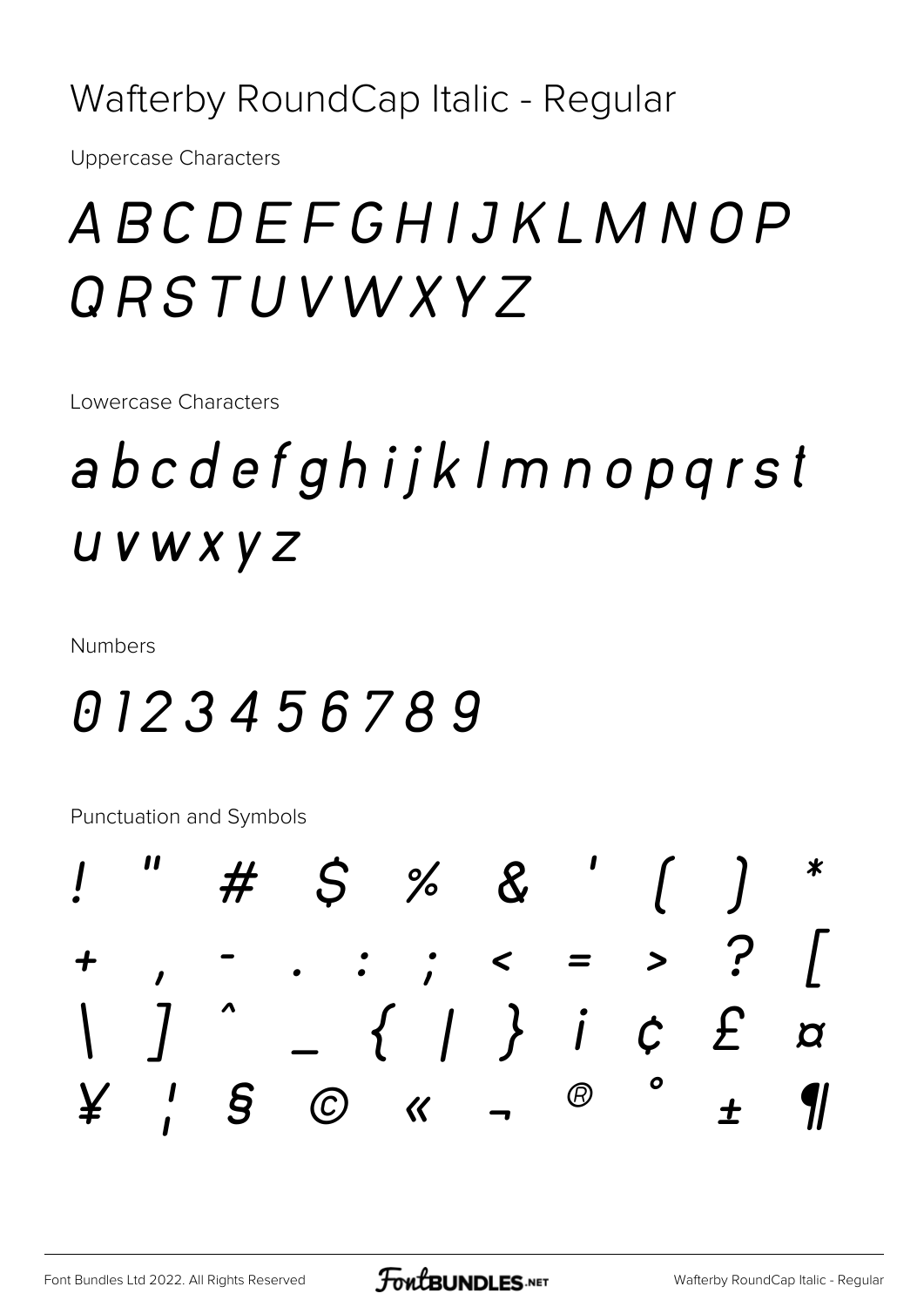*À Á Â Ã Ä Å Æ Ç È É Ê Ë Ì Í Î Ï Ð Ñ Ò Ó Ô Õ Ö × Ø Ù Ú Û Ü Ý Þ ß à á â ã ä å æ ç è é ê ë ì*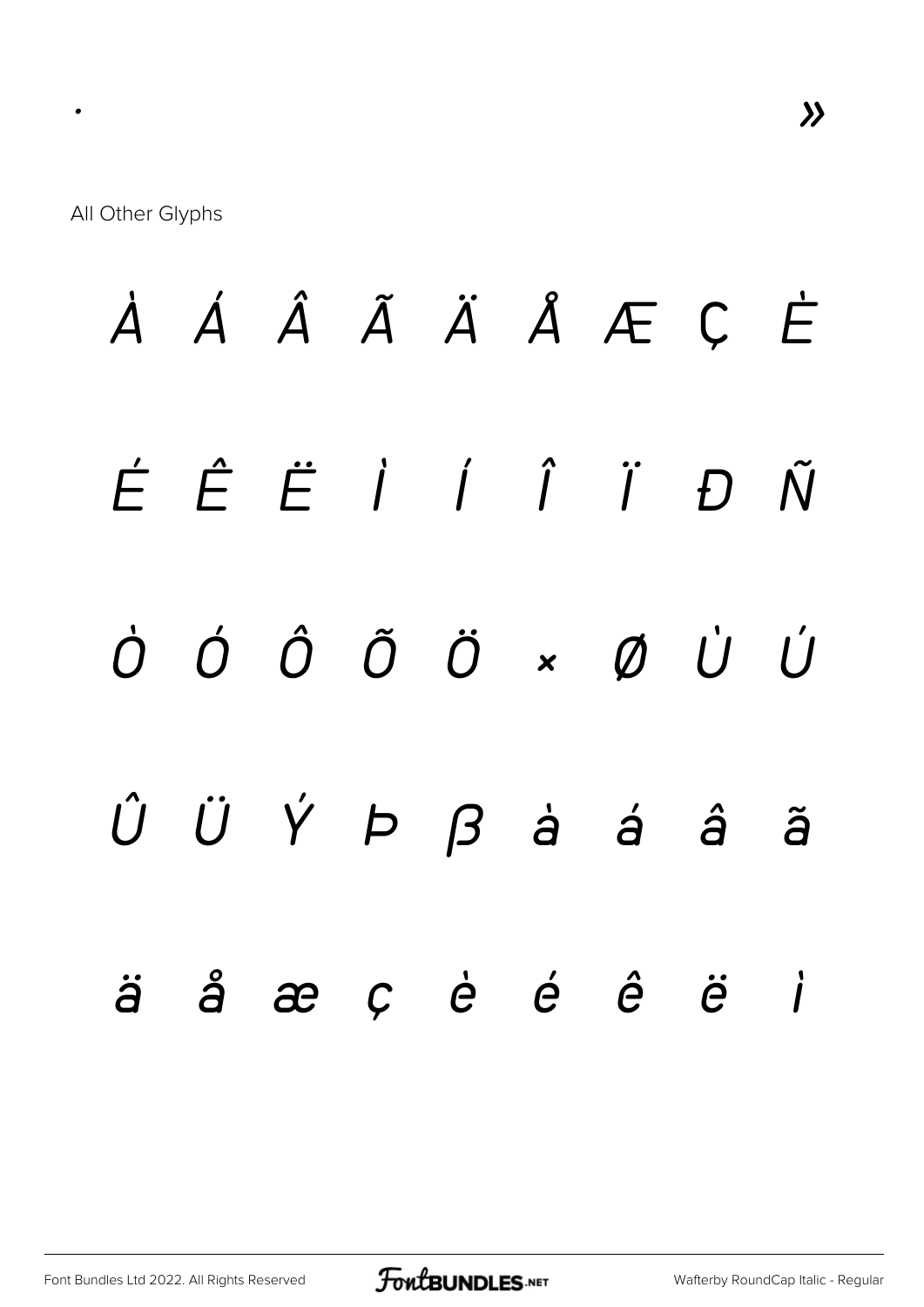

**FoutBUNDLES**.NET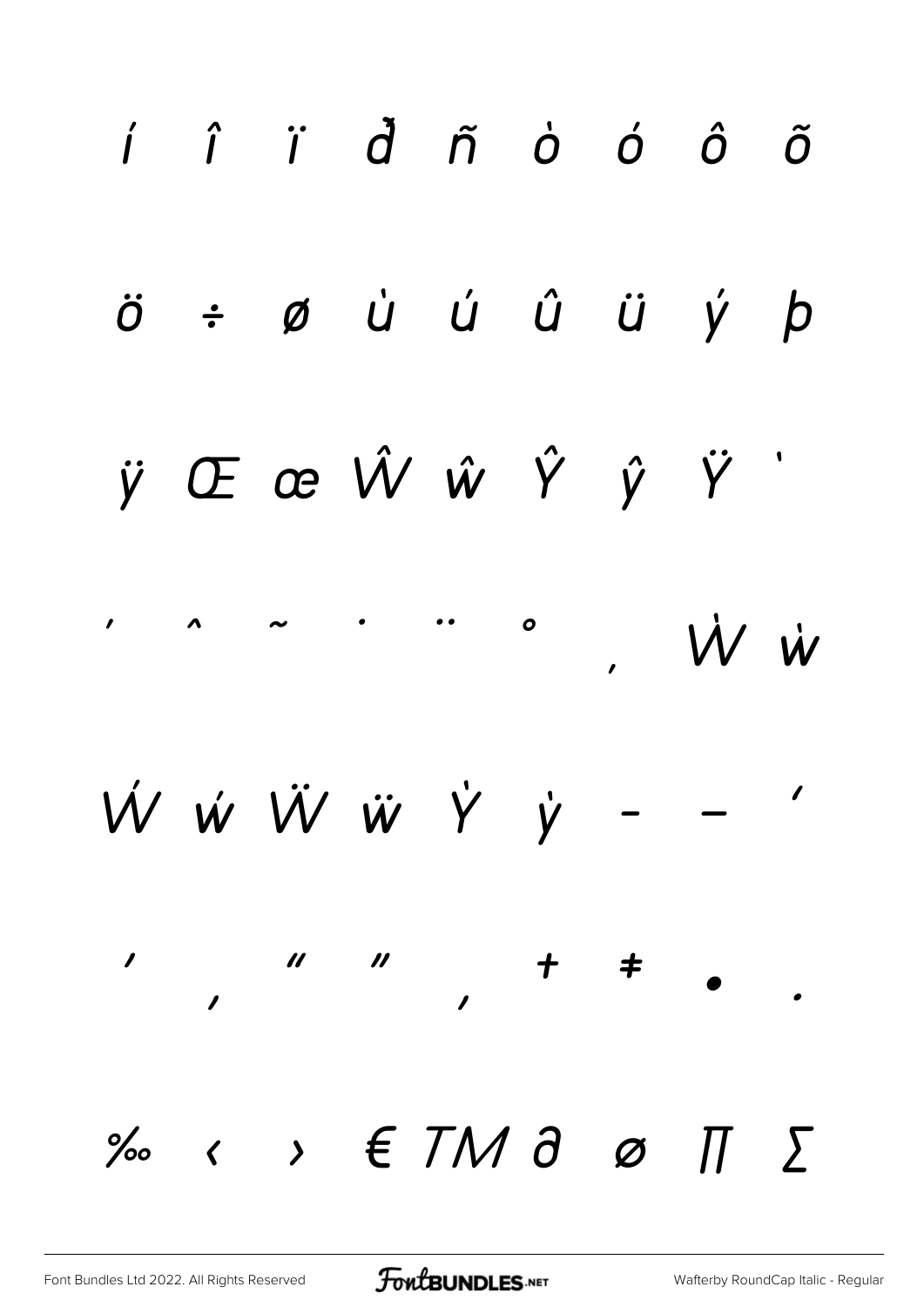# *− √ ∞ ∫ ≈ ≠ ≤ ≥ ◊* B a ft 3

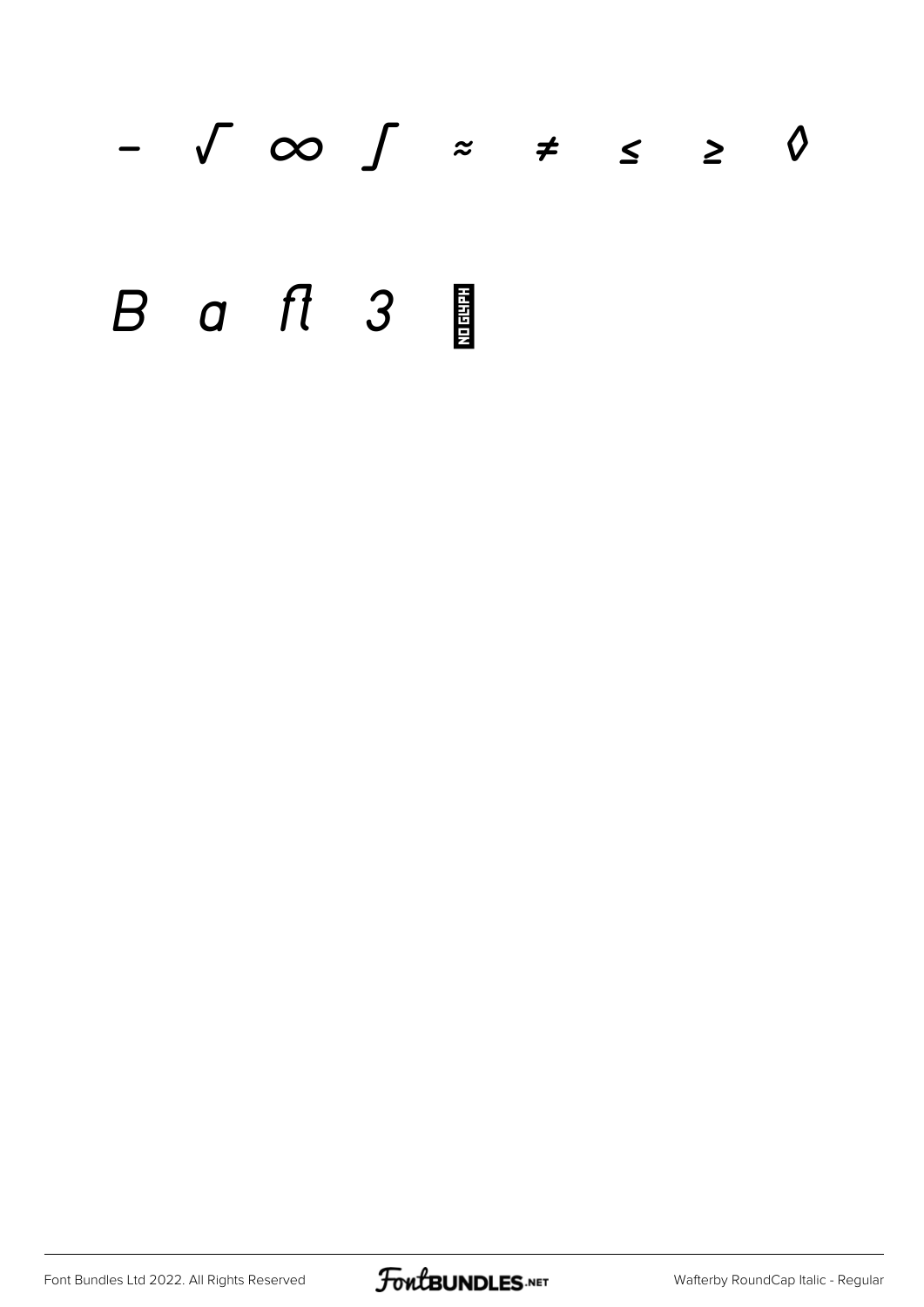### Wafterby Outline Italic - Regular

**Uppercase Characters** 

ABCDEFGHIJKLMNOP QRSTUVWXYZ

#### Lowercase Characters

abcdefghijkImnopgrst  $U V W X V Z$ 

#### **Numbers**



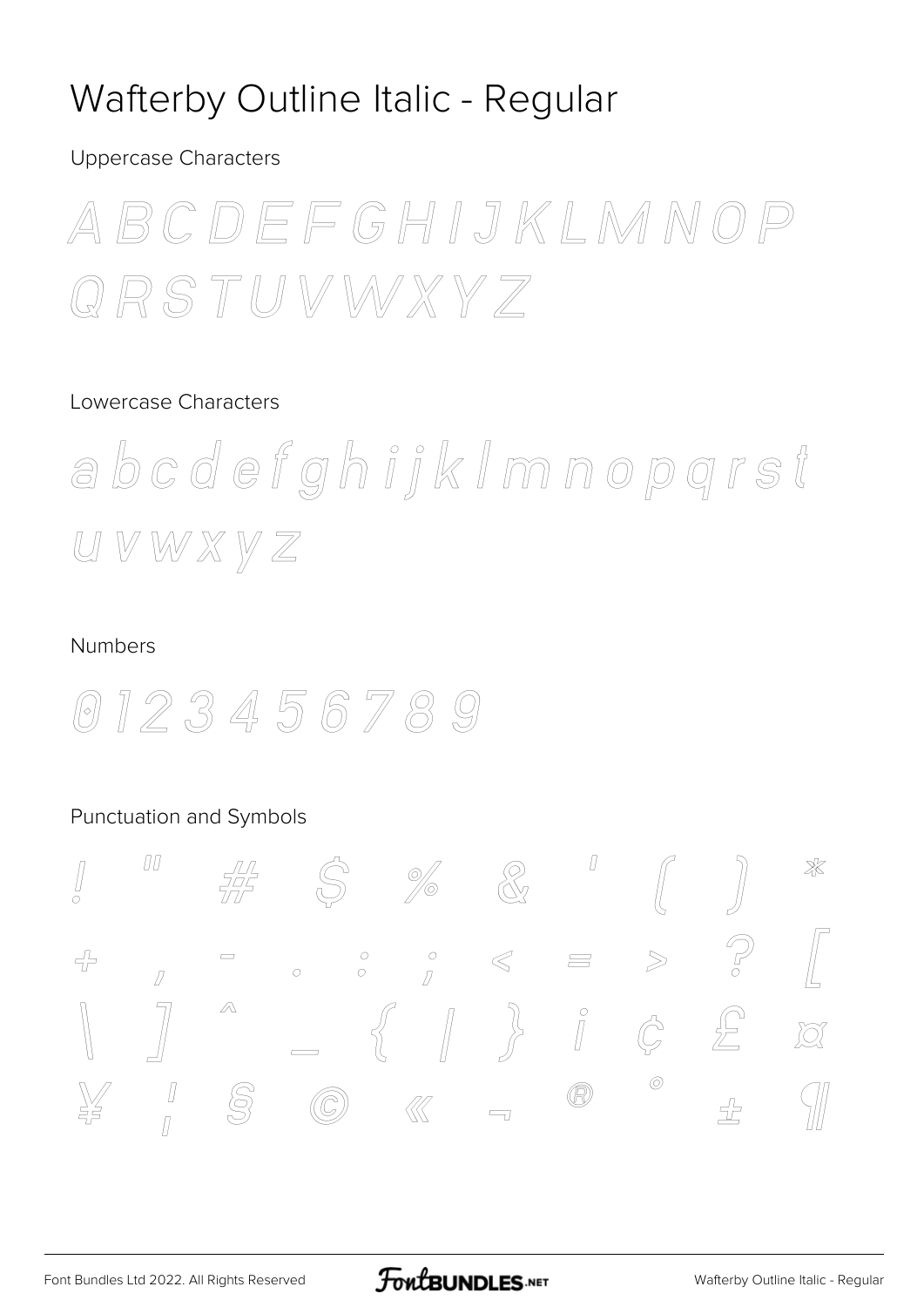

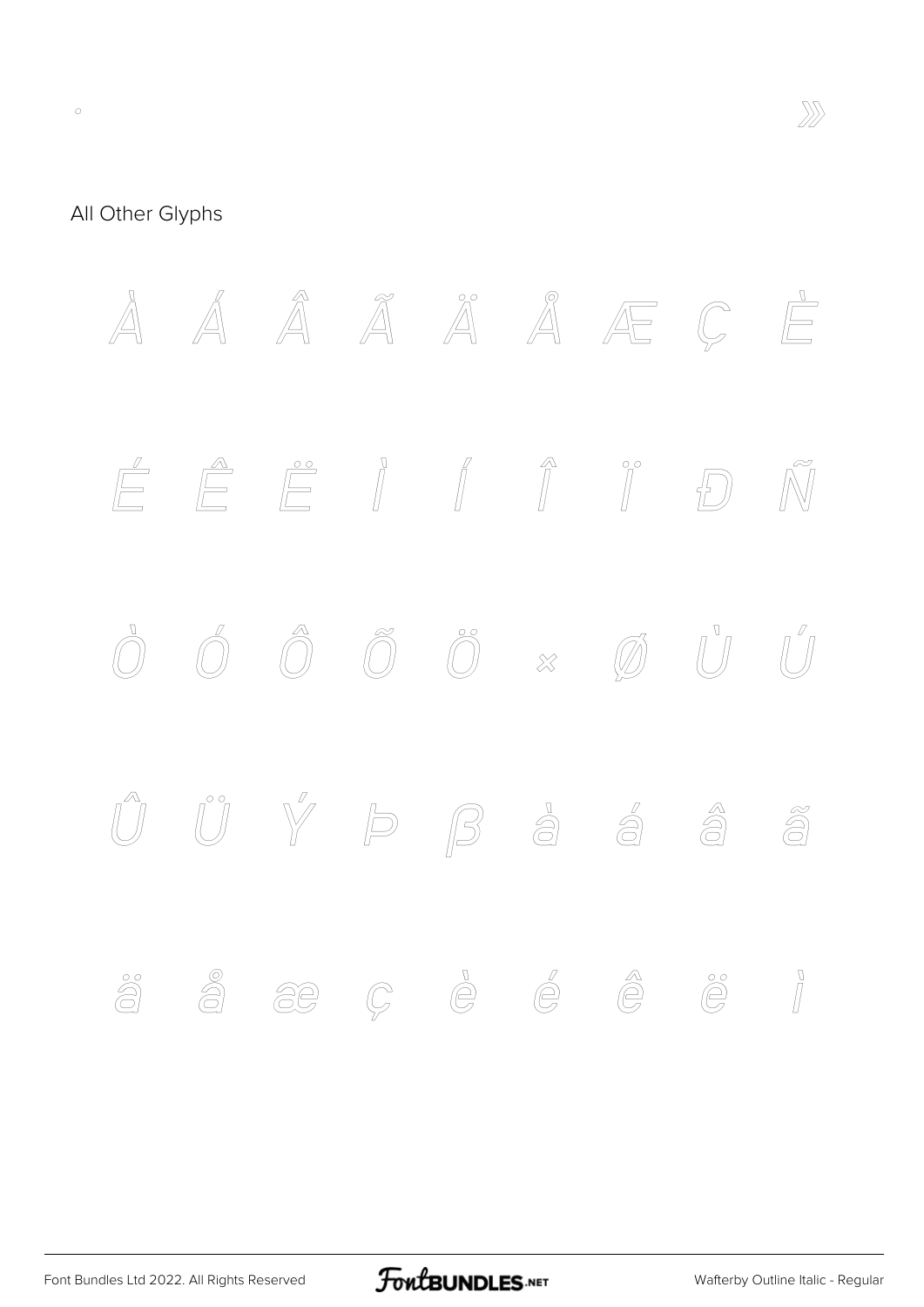

FontBUNDLES.NET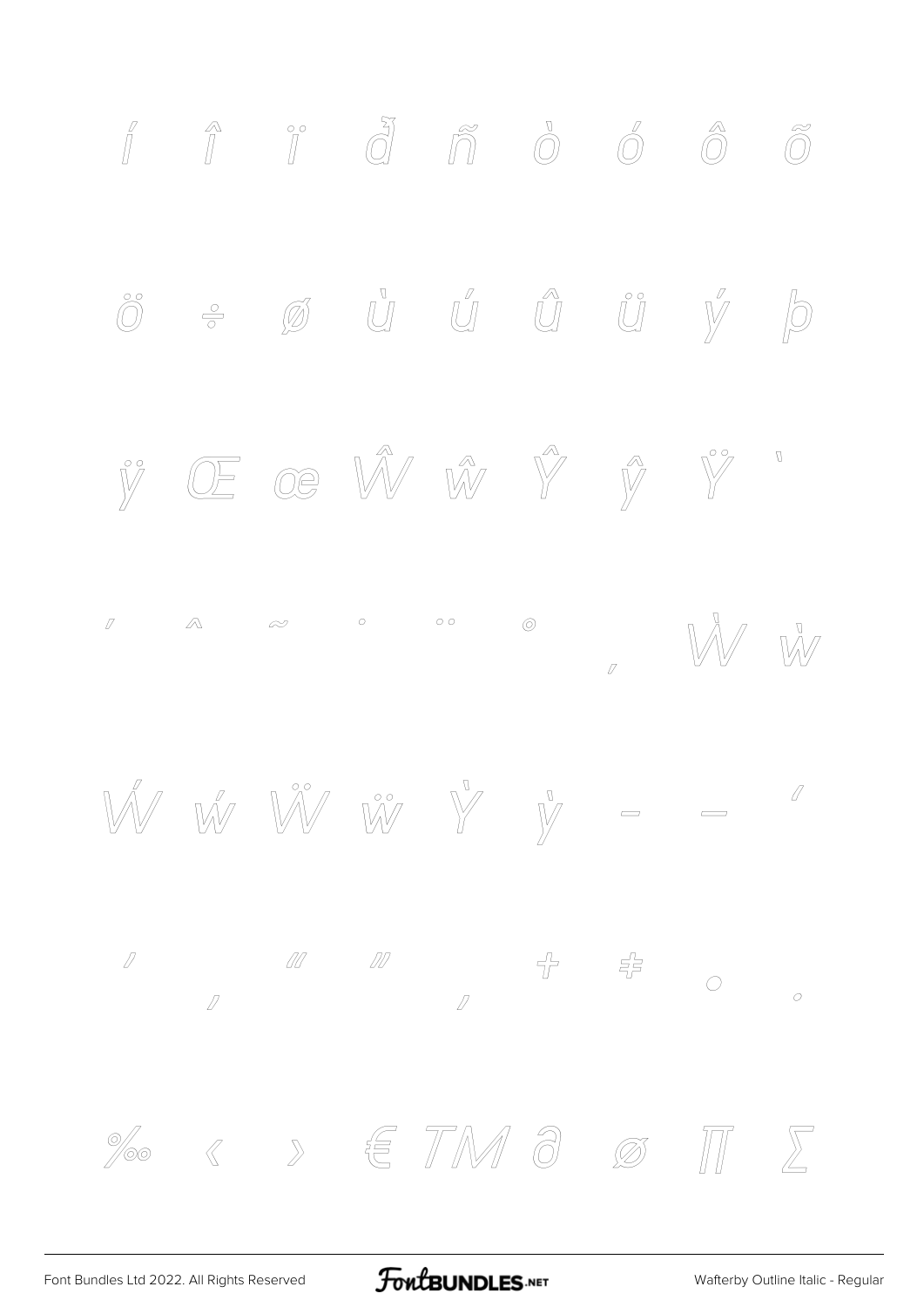

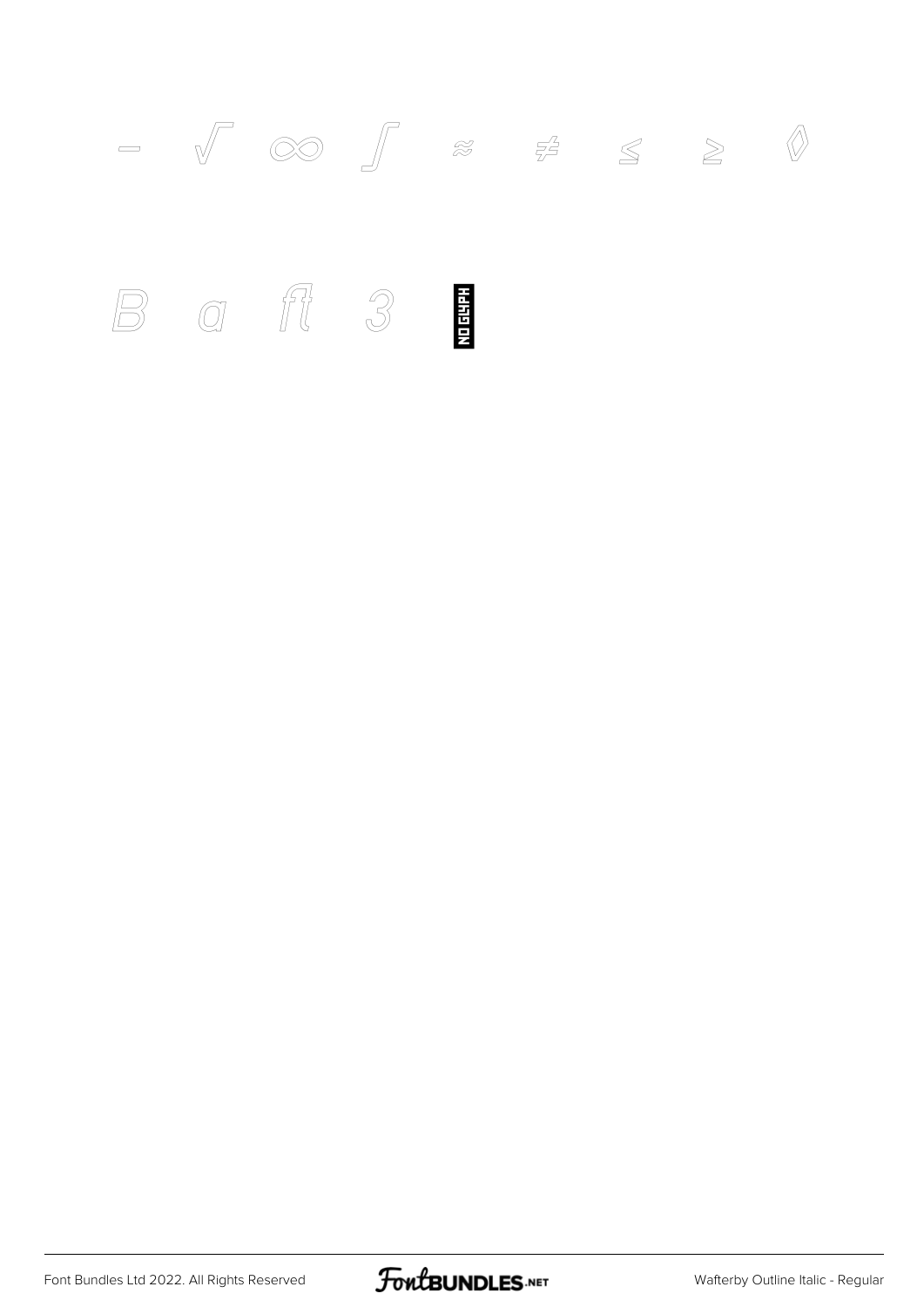

**Uppercase Characters** 

### ABCDEFGHIJKLMNOP ORSTUVWXYZ

Lowercase Characters

## abcdefghijkImnopqrst **UVWXYZ**

**Numbers** 

### 0123456789

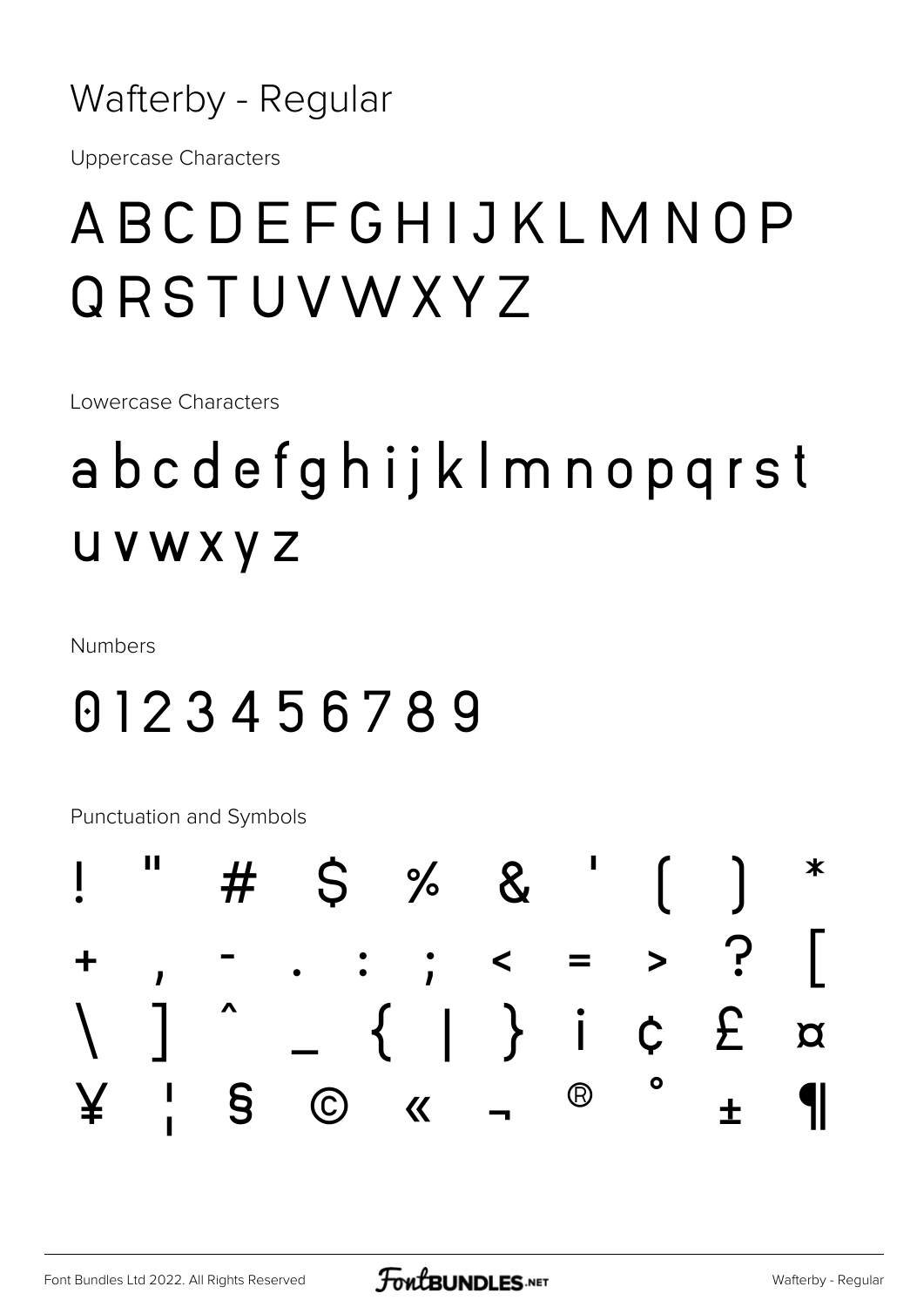$\bullet$ 

À Á Â Ã Ä Å Æ Ç È ÊËÌÍÎÏ Đ É Ñ Ó Ô Õ Ö  $\bigcup$ ØÙ  $\bigcap$  $\overline{\mathbf{x}}$ ÜÝÞβàá Û â ã ç è é ê å æ ë  $\overrightarrow{1}$ ä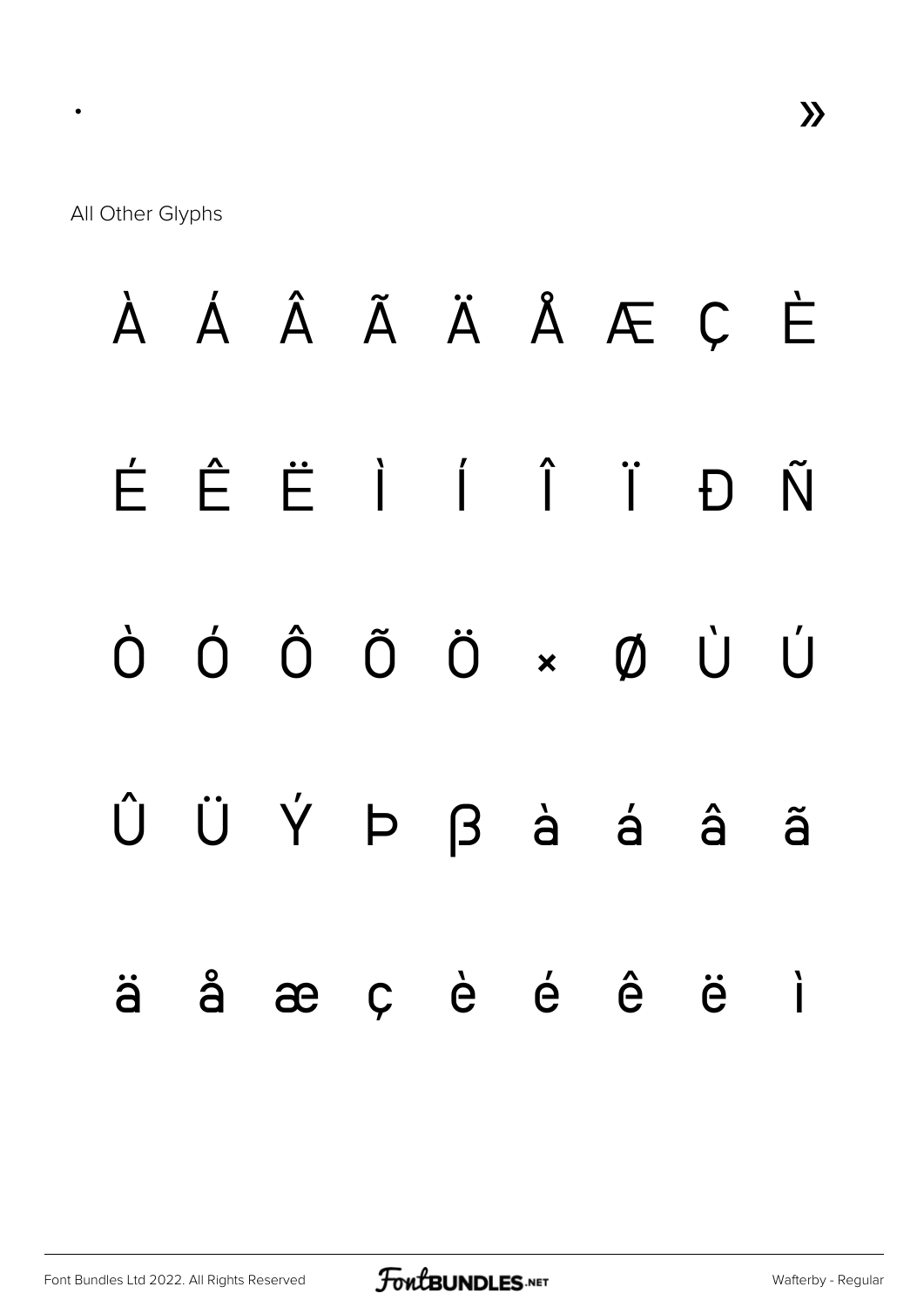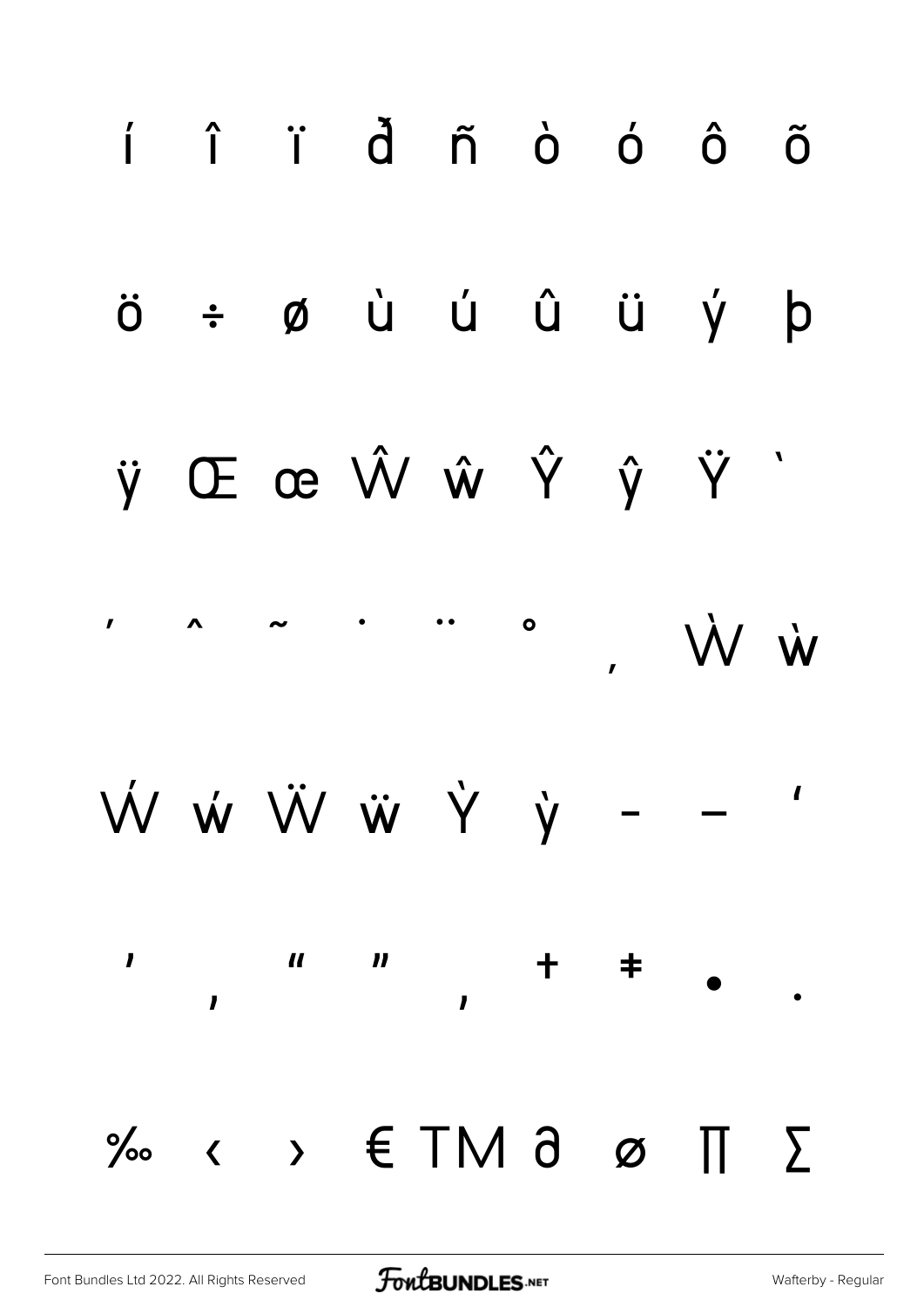# − √ ∞ ∫ ≈ ≠ ≤ ≥ ◊ B a ft 3

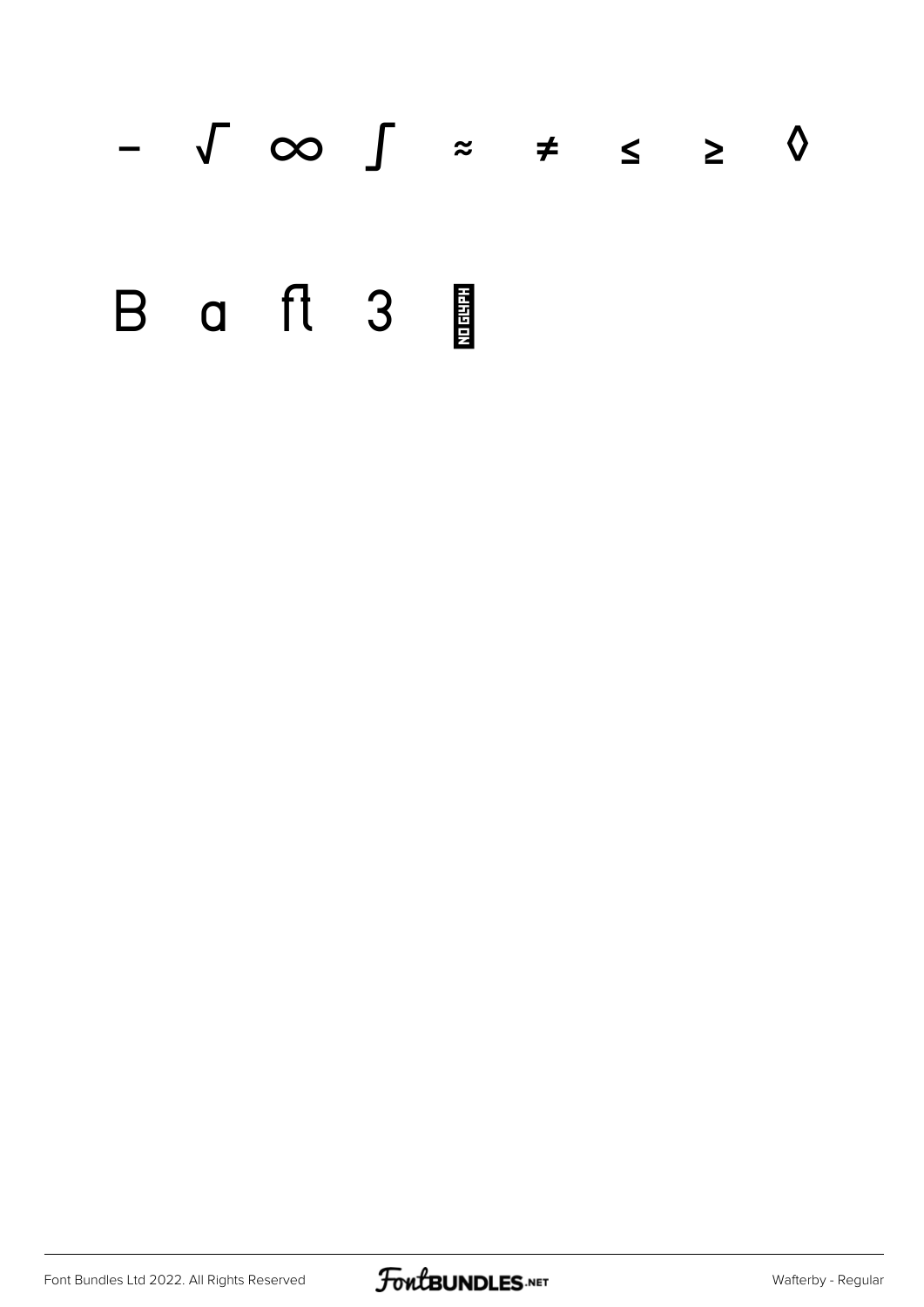### Wafterby Italic - Regular

**Uppercase Characters** 

### ABCDEFGHIJKLMNOP *QRSTUVWXY7*

Lowercase Characters

## abcdefghijklmnopqrst UVWXYZ

**Numbers** 

### 0123456789

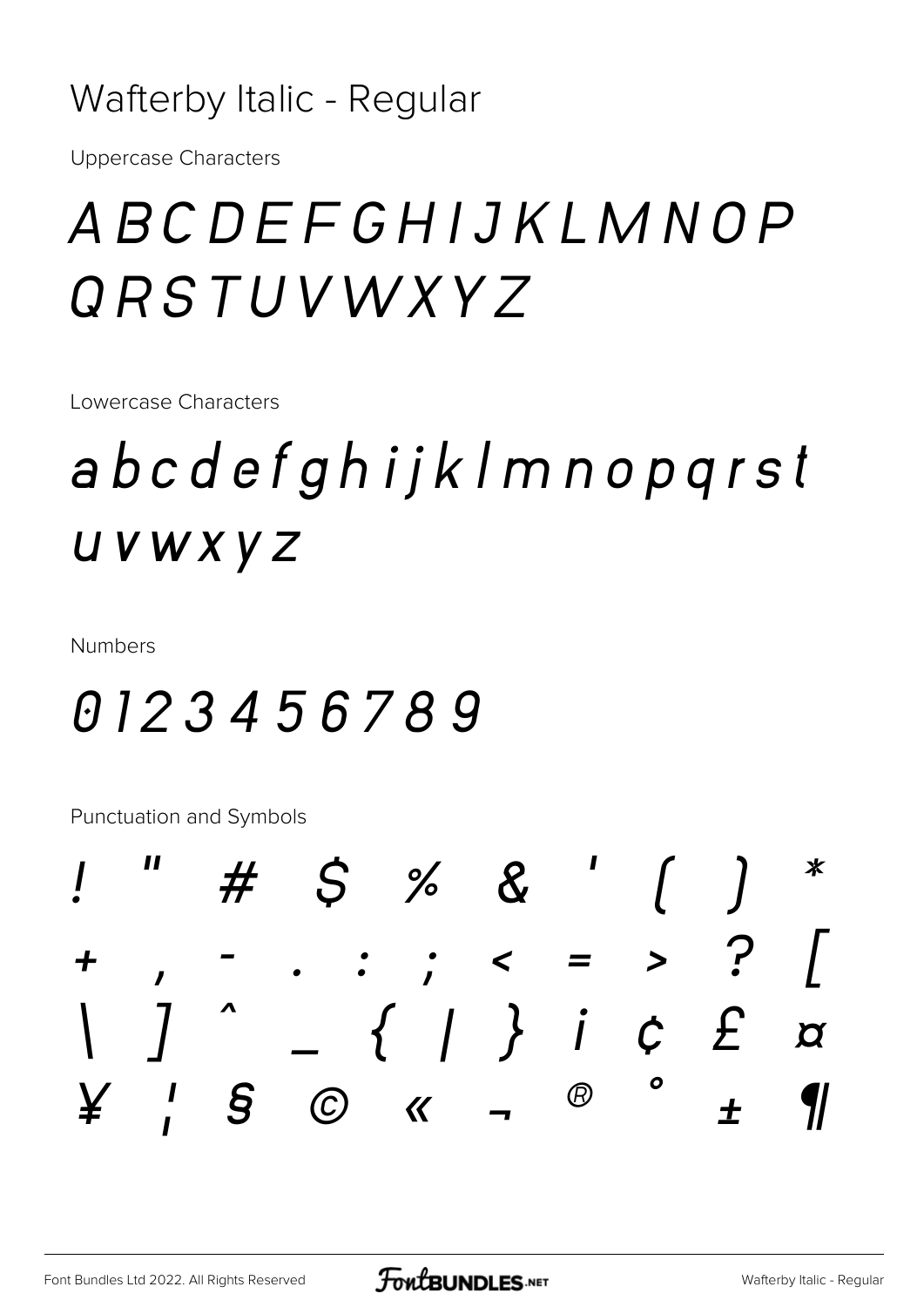À Á Â Ã Ä Å Æ Ç È  $\acute{E}$   $\acute{E}$   $\acute{E}$   $\acute{I}$   $\acute{I}$   $\acute{I}$  $D \tilde{N}$  $\dot{\mathcal{O}}$   $\dot{\mathcal{O}}$   $\dot{\mathcal{O}}$   $\ddot{\mathcal{O}}$   $\dot{\mathcal{O}}$   $\dot{\mathcal{O}}$   $\dot{\mathcal{O}}$   $\dot{\mathcal{O}}$   $\dot{\mathcal{O}}$  $\hat{U}$   $\hat{U}$   $\hat{Y}$   $\hat{P}$   $\hat{B}$   $\hat{a}$   $\hat{a}$ â ã å æ ç è é ê ë  $\overrightarrow{I}$  $\ddot{\partial}$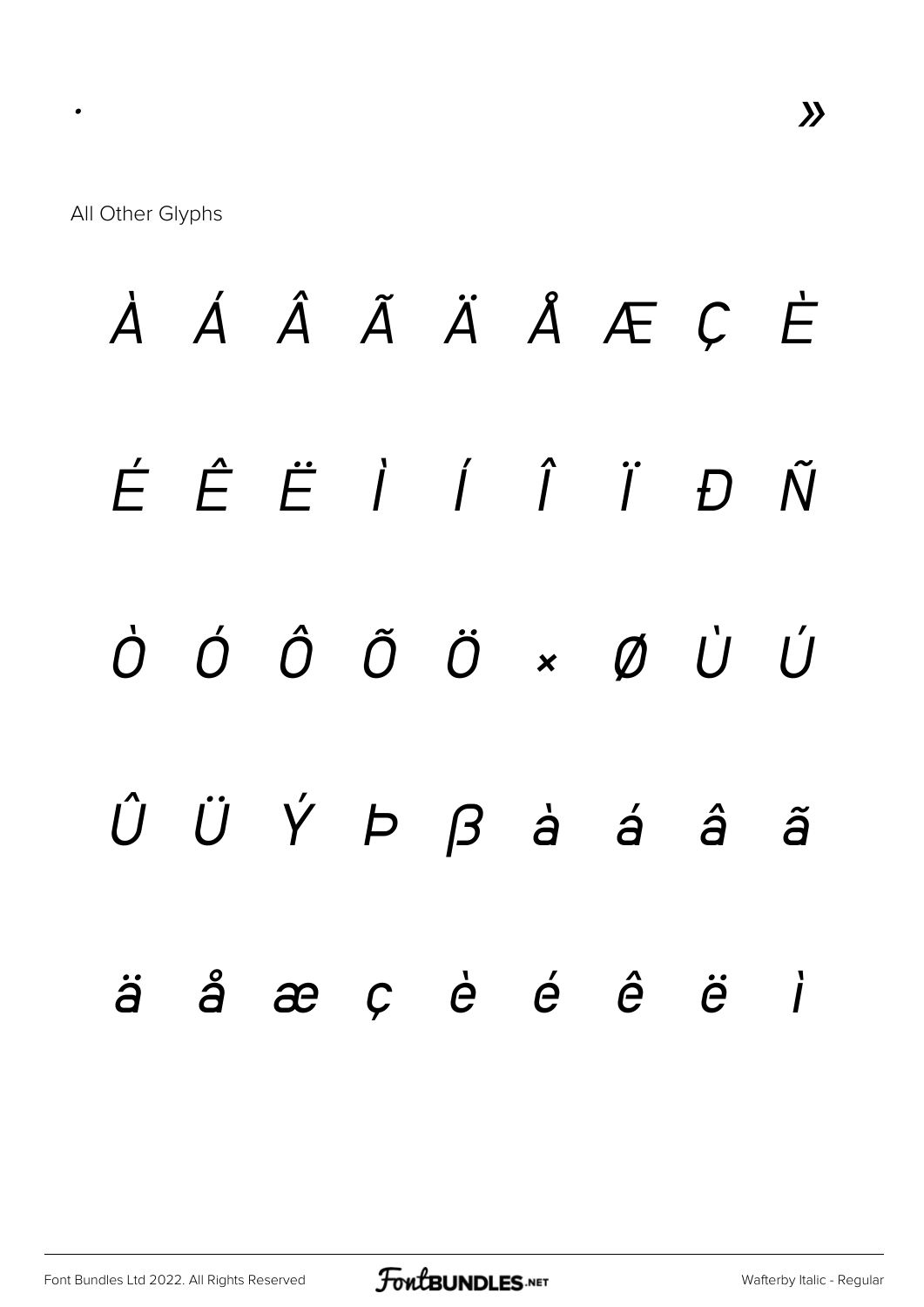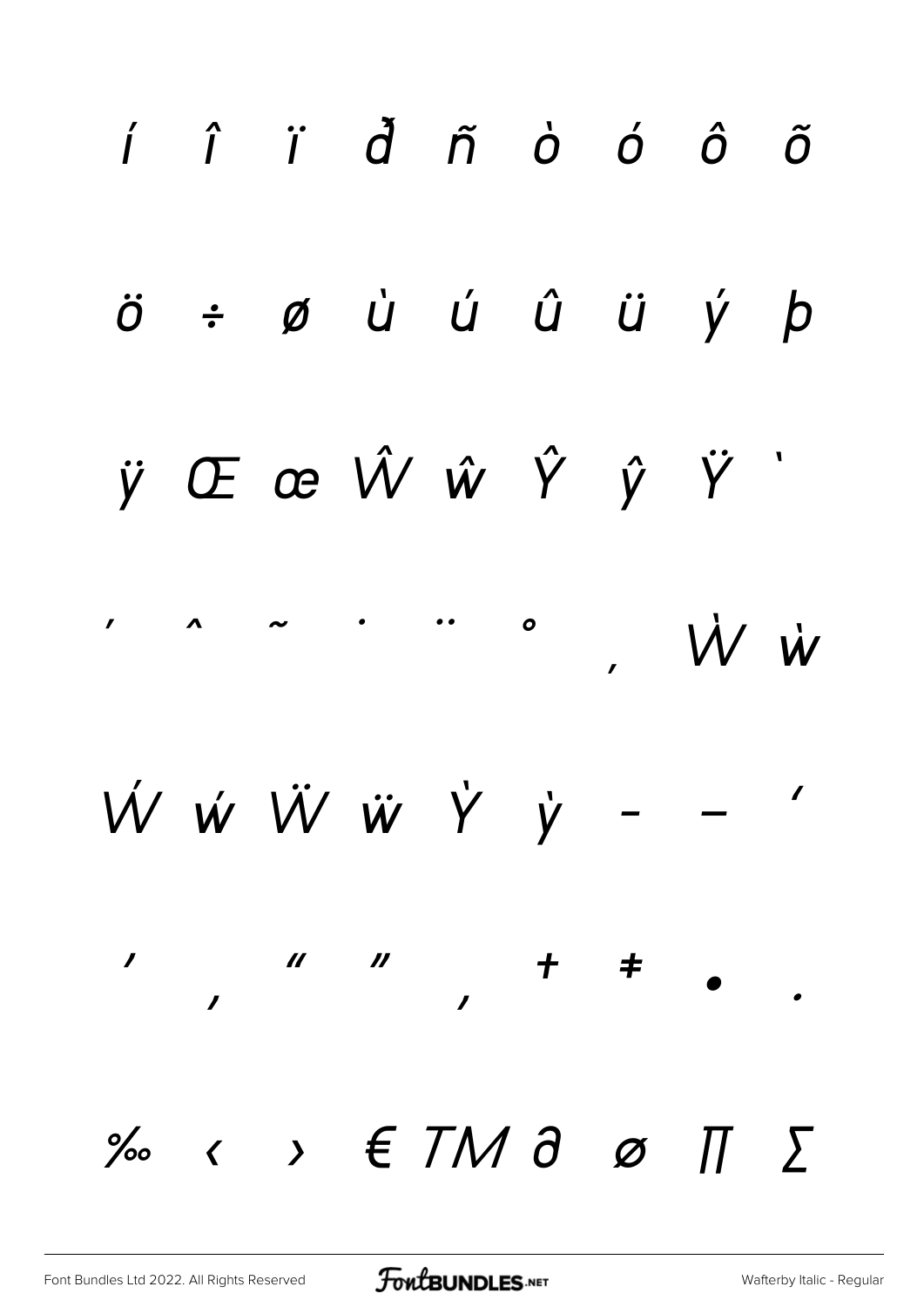# *− √ ∞ ∫ ≈ ≠ ≤ ≥ ◊* B a ft 3

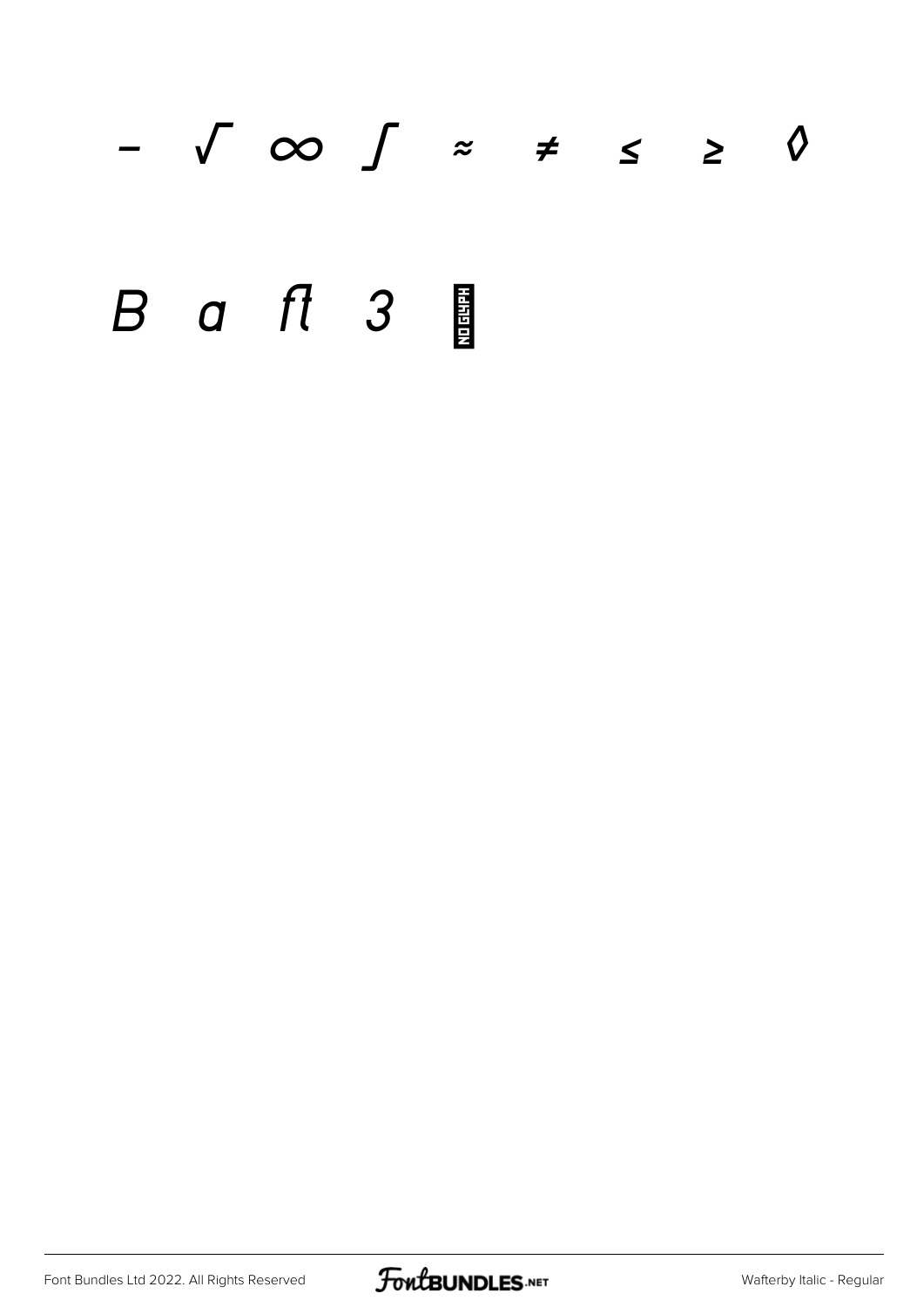### Wafterby Outline - Regular

**Uppercase Characters** 



#### Lowercase Characters

abcdefghijkImnopgrst  $U V W X Y Z$ 

#### **Numbers**

0123456789

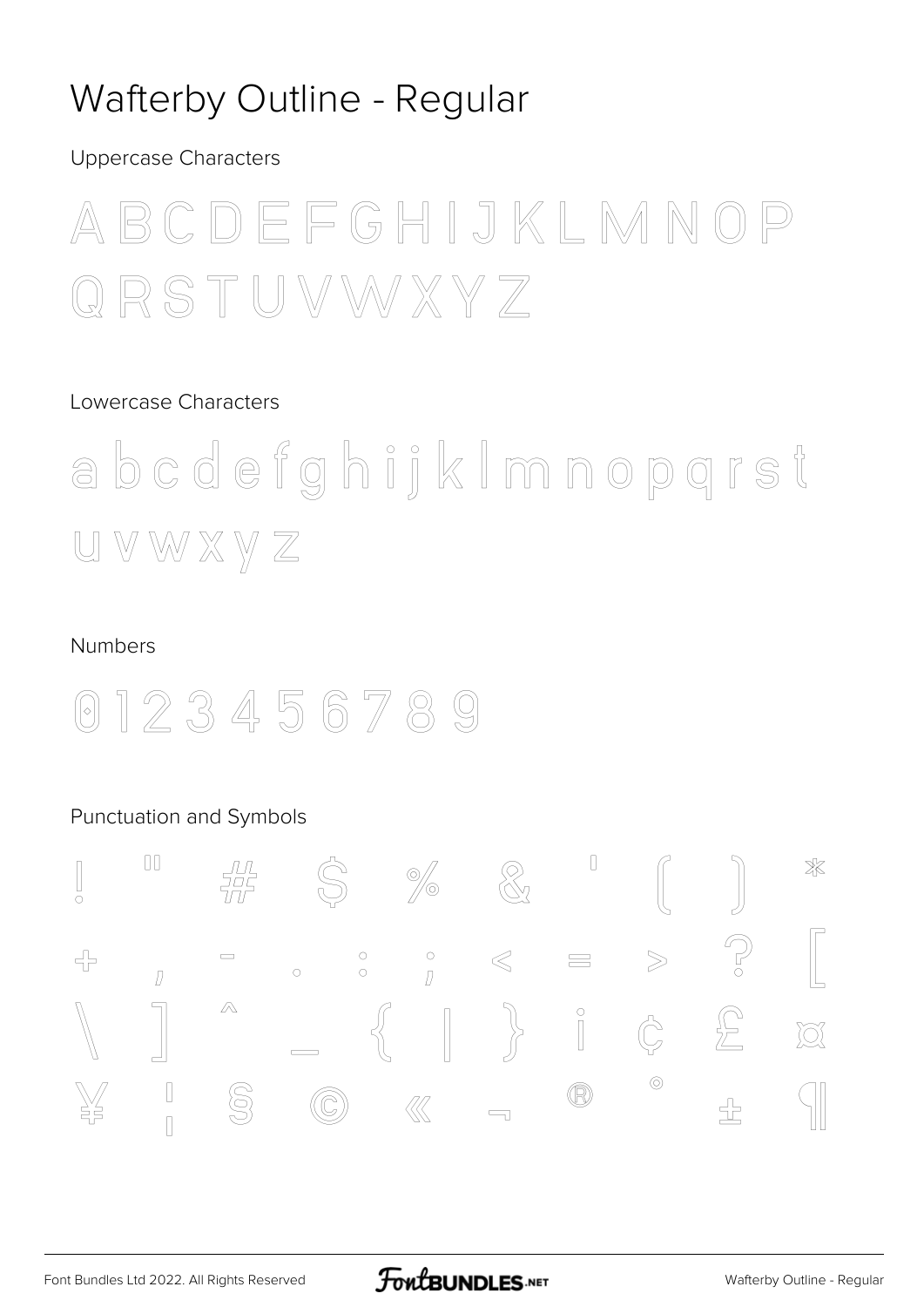

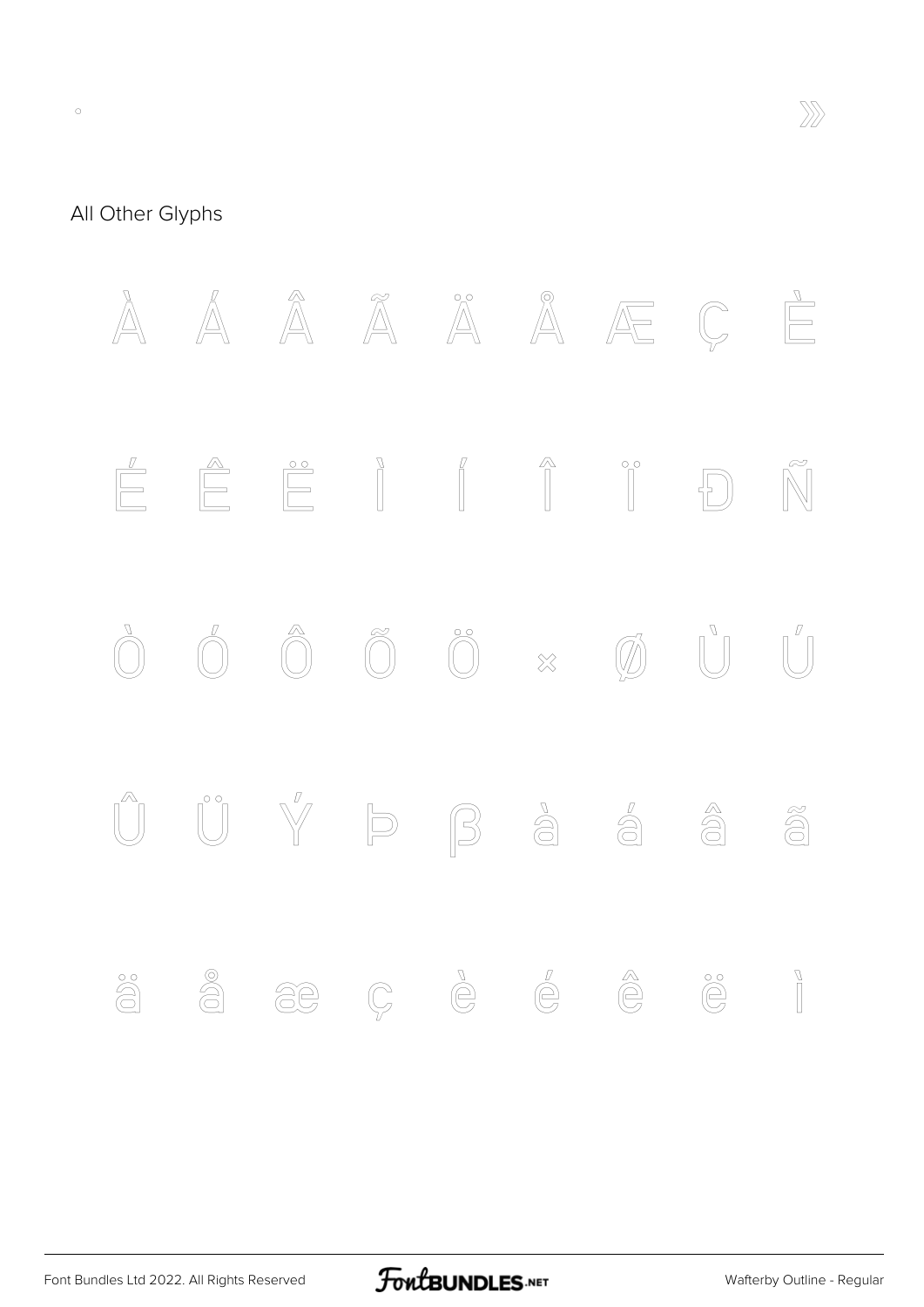